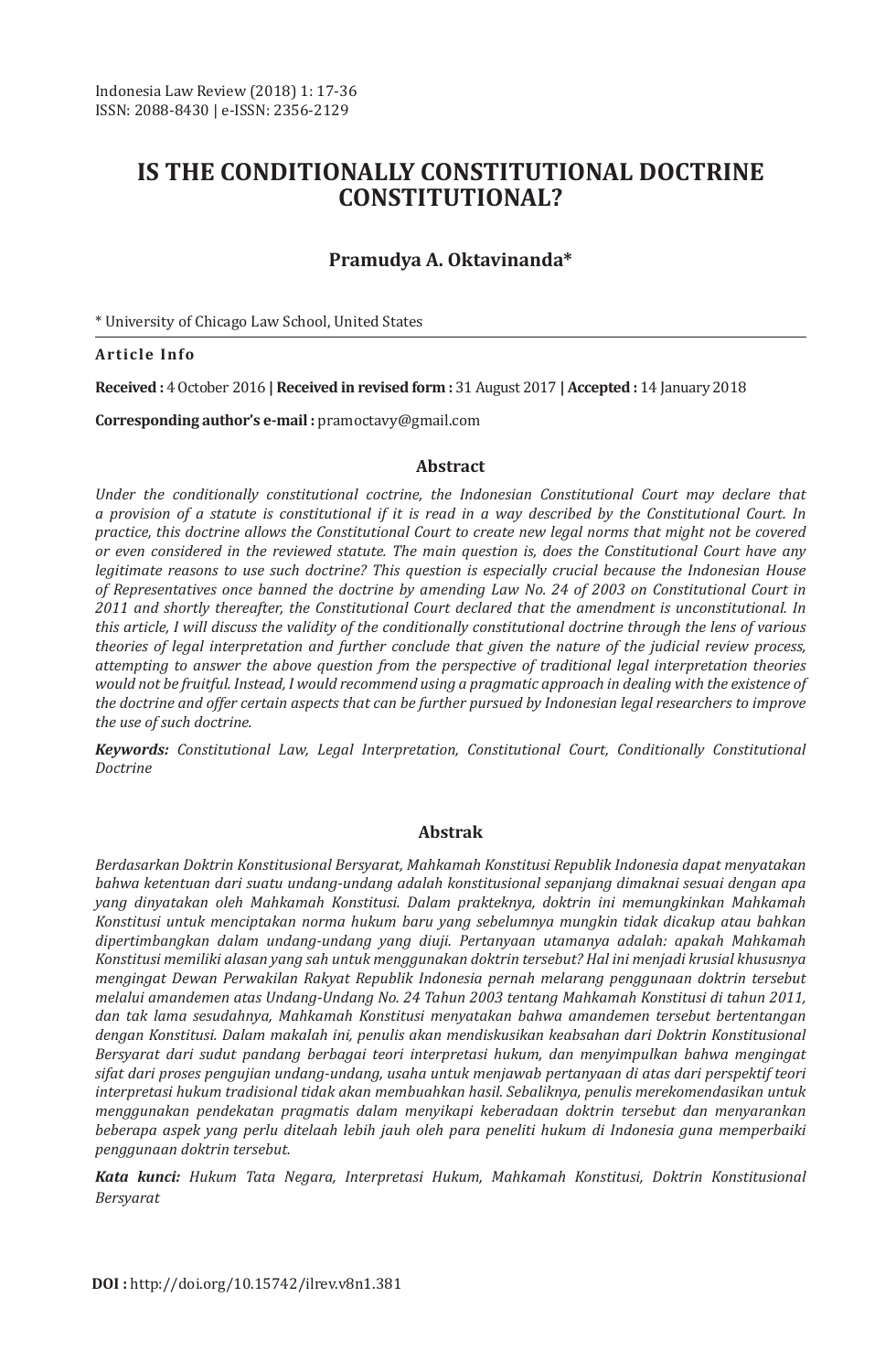#### **I. INTRODUCTION**

Article 24C (1) of the 1945 Constitution of the Republic of Indonesia ("**1945 Constitution**") states that the Constitutional Court ("**Court**") has the authority to conduct a judicial review of any statute (*undang-undang*) against the 1945 Constitution and the Court's decisions shall be final and binding.<sup>1</sup> Article 24C (6) of the 1945 Constitution states that provisions related to the Court's procedural rules and other provisions concerning the Court will be further stipulated in a statute.<sup>2</sup>

Under Law No. 24 of 2003 on Constitutional Court ("**Law 24/2003**"), which implements the above provision of the 1945 Constitution), once the Court determines that the relevant petitioner has the required legal standing to bring a case for judicial review against a statute<sup>3</sup>, the Court is specifically authorized to decide whether such statute (or any part thereof) is in violation of or in compliance with the 1945 Constitution substantively<sup>4</sup> or formally.<sup>5</sup> If the Court finds that the statute's provision is in compliance with the 1945 Constitution, then the Court must declare that the petitioner's claim is rejected.<sup>6</sup> However, if the Court finds the statute's substantive provision to be in violation of the 1945 Constitution, then the Court's ruling must declare that such provision does not have any legal binding power.<sup>7</sup> If the Court determines that the promulgation of the reviewed statute is not in line with the procedures set out in the 1945 Constitution, then the Court's ruling must declare that the entire statute has no legal binding power.<sup>8</sup> These provisions effectively limit the form of decision that can be made by the Court in exercising its judicial review authority.

Between 2003 and 2011, the Court developed its own doctrine to deal with the above limitation, creating a new form of legal ruling, namely, the conditionally constitutional doctrine. The doctrine was first introduced in July 2005 when the Court reviewed Law No. 19 of 2004 on the Promulgation of Government Regulation in lieu of Law No. 1 of 2004 on Amendment to Law No. 41 of 1999 on Forestry to become Law.<sup>9</sup> While the 2005 decision does not elaborate the reasoning behind the use of such doctrine, it provides a first glimpse of the doctrine, namely, in case a possibility exists that a statute's provision might be interpreted to violate the 1945 Constitution, instead of deciding that such provision contravenes the 1945 Constitution (and therefore the Court must declare that such provision does not have any binding power as per the provision of Article 57 Paragraph (1) of Law 24/2003), the Court will declare that such provision does not contradict the 1945 Constitution if it is read in accordance with the official interpretation of the Court. $10$ 

<sup>1</sup> The 1945 Constitution has been amended four times. Thus, for ease of reference, I am using the consolidated version of the 1945 Constitution with commentaries by Jimly Asshiddiqie. See Jimly Asshiddiqie, *Konsolidasi Naskah UUD 1945 Setelah Perubahan Keempat [Consolidation of Draft Indonesian Constitution 1945 after the Fourth Amendment]* (Jakarta: Yarsif Watampone, 2003), 55.

<sup>2</sup> *Ibid.*, pp. 58-59.

<sup>3</sup> Indonesia, *Undang-Undang tentang Mahkamah Konstitusi (Law on the Constitutional Court)*, UU No. 24 Tahun 2003, LN No. 98 Tahun 2003, TLN No. 4316 (Law No. 24 of 2003, SG No. 98 of 2003), Art. 56 (1) and (2)

<sup>4</sup> *Ibid.*, Art. 56 (3).

<sup>5</sup> *Ibid.*, Art. 56 (4).

<sup>6</sup> *Ibid.*, Art. 56 (5).

<sup>7</sup> *Ibid.*, Art. 57 (1).

<sup>8</sup> *Ibid.*,Art. 57 (2).

<sup>9</sup> Mahkamah Konstitusi, "Putusan Perkara Nomor 003/PUU-III/2005."

<sup>10</sup> *Ibid.*, p. 18.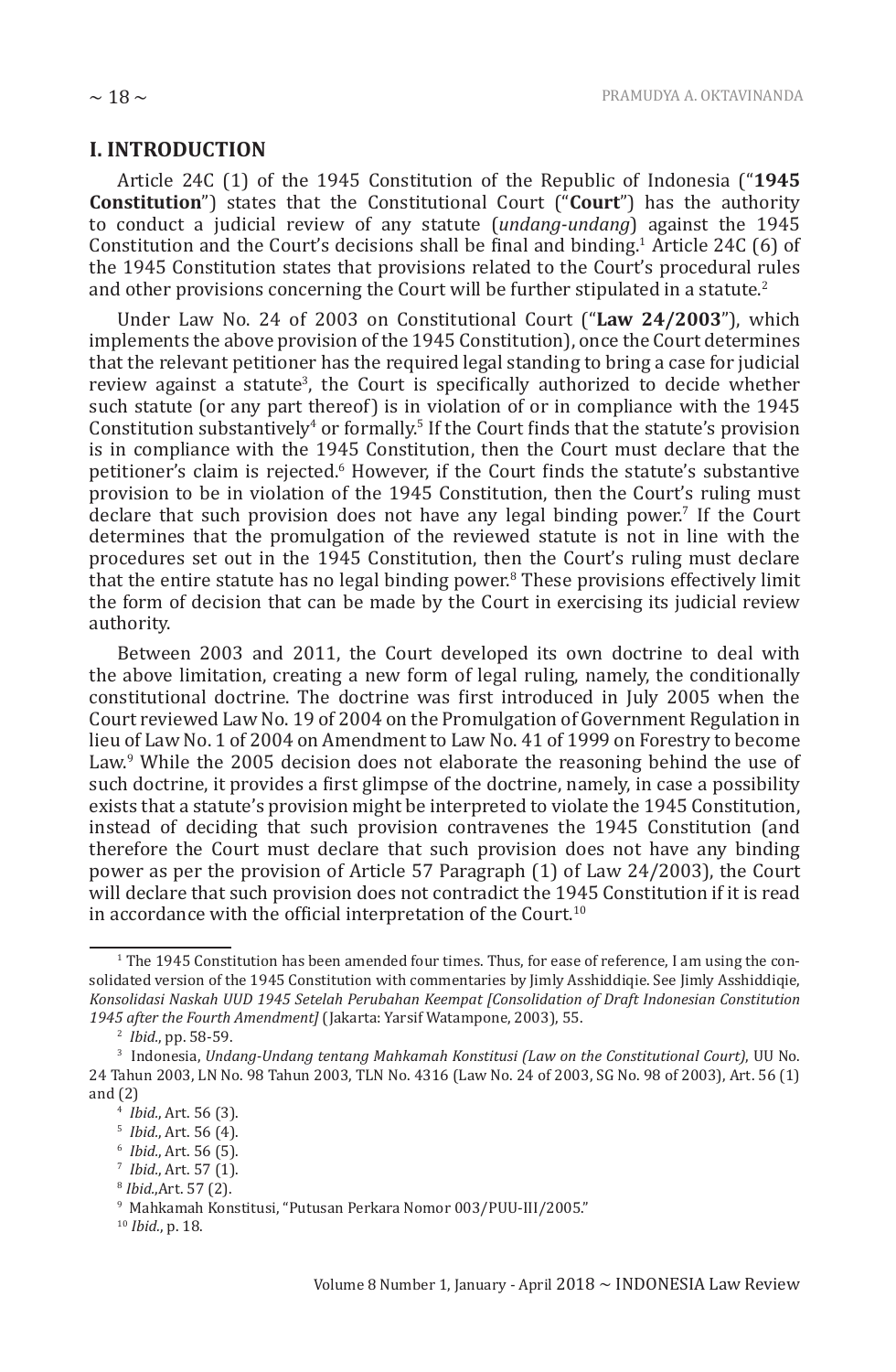The Court first discussed its reasoning to use this doctrine in December 2007 when reviewing the constitutionality of Law No. 32 of 2004 on Regional Government, Law No. 23 of 2003 on Election of President and Vice President, Law 24/2003, Law No. 5 of 2004 on Amendment to Law No. 14 of 1985 on Supreme Court, and Law No. 15 of 2006 on the Audit Board of the Republic of Indonesia.<sup>11</sup> In this 2007 case, the Court was asked to decide whether the following requirement contravenes the 1945 Constitution: as a requirement to be elected to certain government, political, and judicial positions, an individual must never been imprisoned by a final and binding court's decision due to that individual committing a crime that is punishable by imprisonment for a maximum of five years or more.<sup>12</sup>

The Court determined that the above requirement does not violate the 1945 Constitution if it is read to exclude any political crimes or crimes that do not involve active criminal intent (*mens rea*).<sup>13</sup> At the same time, the Court also acknowledged the difficulties caused by Law 24/2003, which limits the possible decisions by the Court, namely, the Court can only declare that (i) the petitioner's claim is not accepted (because the claim does not meet the requirements for legal standing), (ii) the claim is granted (which means that the statute's provision will be deemed in violation of 1945 Constitution, or (iii) the claim is rejected (which means that the statute provision is deemed in compliance with the 1945 Constitution).<sup>14</sup> As such, the Court concluded that its only solution is to put the conditionally constitutional doctrine as part of the Court's reasoning and to declare in its ruling that the petitioner's claim is rejected.<sup>15</sup> The Court also suggested that the issue regarding the above election requirement can be better addressed by pursuing it through a legislative review process with Indonesian legislators.<sup>16</sup>

The Court then changed its position in July 2008 when it reviewed the constitutionality of Law No. 10 of 2008 on General Election of Members of the Indonesian House of Representatives, Regional Representative Council, and the Regional House of Representatives.<sup>17</sup> It was the first time that the Court actually made the conditionally constitutional doctrine as part of its official ruling.<sup>18</sup> This case has two other major points. First, the substantive point of the claim did not focus on whether an existing provision of a statute is in violation of the 1945 Constitution. Rather, it focused on whether the non-existence of a norm in a statute causes such statute to be in violation of the 1945 Constitution.<sup>19</sup> Second, the Court's majority claimed, without providing any explicit basis, that the Court has three options in deciding this case, namely, (i) to declare that the claim is obscure (*obscuur libel*) because Law 24/2003 only permits a judicial review against the substantive matters of a statute's provision, which might implicitly mean that the provision must first exist in the statute, (ii) to declare that the disputed provision is conditionally constitutional because it does not explicitly stipulate a norm that is implicitly required by the Constitution to exist in such statute, or (iii) to declare that the disputed provision is conditionally unconstitutional

<sup>11</sup> Mahkamah Konstitusi, "Putusan Perkara Nomor No. 14-17/PUU-V/2007."

<sup>12</sup> *Ibid.*, p. 123.

<sup>13</sup> *Ibid.*, pp. 130-132.

<sup>14</sup> *Ibid.*, p. 133.

<sup>15</sup> *Ibid.*,

<sup>16</sup> *Ibid.*, p. 133.

<sup>17</sup> Mahkamah Konstitusi, "Putusan Perkara Nomor No. 10/PUU-VI/2008."

<sup>18</sup> *Ibid.*, p. 133.

<sup>19</sup> *Ibid.*, p. 209-210.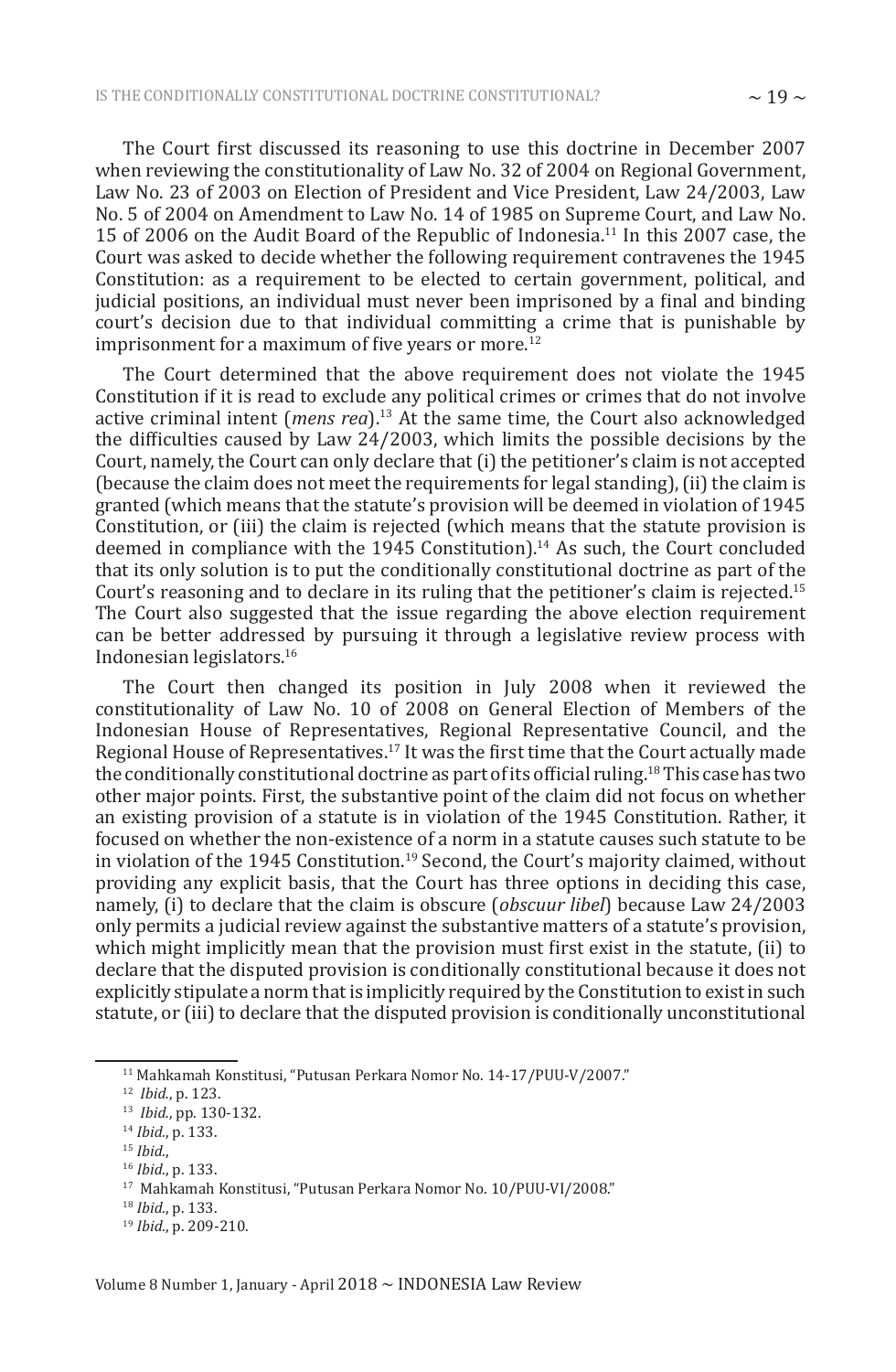because of the reasoning set out in  $(ii).^{20}$ 

The Court further explained that (i) if the Court decided to use the first option (obscure claim), then the Court will have to declare that the petitioner's claim is not accepted and the petitioner may bring the case again the future; (ii) if the Court opted for the second option (conditionally constitutional), then the Court will have to declare that the claim is rejected, but because the conditionally constitutional requirement is only stated in the reasoning part and not in the ruling part, the Court believed that the requirement will have no legal effect unless the regulators are willing to further implement the Court's reasoning into a valid regulation; and (iii) if the Court chose the third option, then the Court's ruling will state that the petitioner's claim is granted and the entire provision of the relevant statute will be deemed unconstitutional even though only a part of such provision is problematic.<sup>21</sup>

On the basis of the above reasoning, the Court finally took the second option and declared in its ruling that the disputed statute's provision is conditionally constitutional upon certain requirements stipulated by the Court.<sup>22</sup> The Court also implicitly acknowledged for the first time that prior uses of the conditionally constitutional doctrine did not have the proper legal effect because they were not stipulated in the rulings section of the Court's decision. As such, through the 2008 decision, the Court formally created new legal norms in its quest to ensure that the provision of a statute is in compliance with the 1945 Constitution. Consequently, the conditionally constitutional doctrine has evolved from a mere theoretical legal reasoning to become a form of official ruling, at the same time.

Apparently, the Indonesian House of Representatives ("**DPR**") was not pleased with the Court's "innovation" and in 2011, through Law No. 8 of 2011 on Amendment to Law No. 24 of 2003 on Constitutional Court ("**Law 8/2011**"), amended Law 24/2003.<sup>23</sup> Under Law 8/2011, the Court is expressly prohibited from making, (i) in case the Court decided that the petitioner's claim is valid, any ruling other than declaring that a statute (or any of its provisions) that contravenes the 1945 Constitution does not have any legal binding power, (ii) any order to the lawmakers, and (iii) any new legal norm to replace the norm contained in the relevant statute's provision that has been declared in violation of the 1945 Constitution.<sup>24</sup>

Within three months after the enactment of Law 8/2011 in July 2011, the Court reviewed the constitutionality of Article 57 (2a) of Law 8/2011 (based on a petitioner's motion that asked for a judicial review of Indonesian anti-narcotics law, citing that Law 8 has violated his right to ask for a judicial review under the conditionally constitutional doctrine) and declared that such provision is not in line with the 1945 Constitution and therefore has no binding power.<sup>25</sup>

To support its decision, the Court argues that Article 57 (2a) contradicts the Court's main purpose to defend the rule of law and justice, especially to defend the constitutionality of a statute against the  $1945$  Constitution.<sup>26</sup> Moreover, according

<sup>20</sup> *Ibid.*, p. 212.

<sup>21</sup> *Ibid.*, p. 213.

<sup>22</sup> *Ibid.*, p. 215.

<sup>23</sup> Indonesia, *Undang-Undang tentang Perubahan atas Undang-Undang Nomor 24 Tahun 2003 tentang Mahkamah Konstitusi (Law amending the Law No. 24 of 2003 on the Constitutional Court),* UU No. 8 Tahun 2011, LN No. 70 Tahun 2011, TLN No. 5226.

<sup>24</sup> *Ibid.*, Art. 57 (2a).

<sup>25</sup> Mahkamah Konstitusi, "Putusan Perkara Nomor No. 48/PUU-IX/2011", 98.

<sup>26</sup> *Ibid.*, p. 94.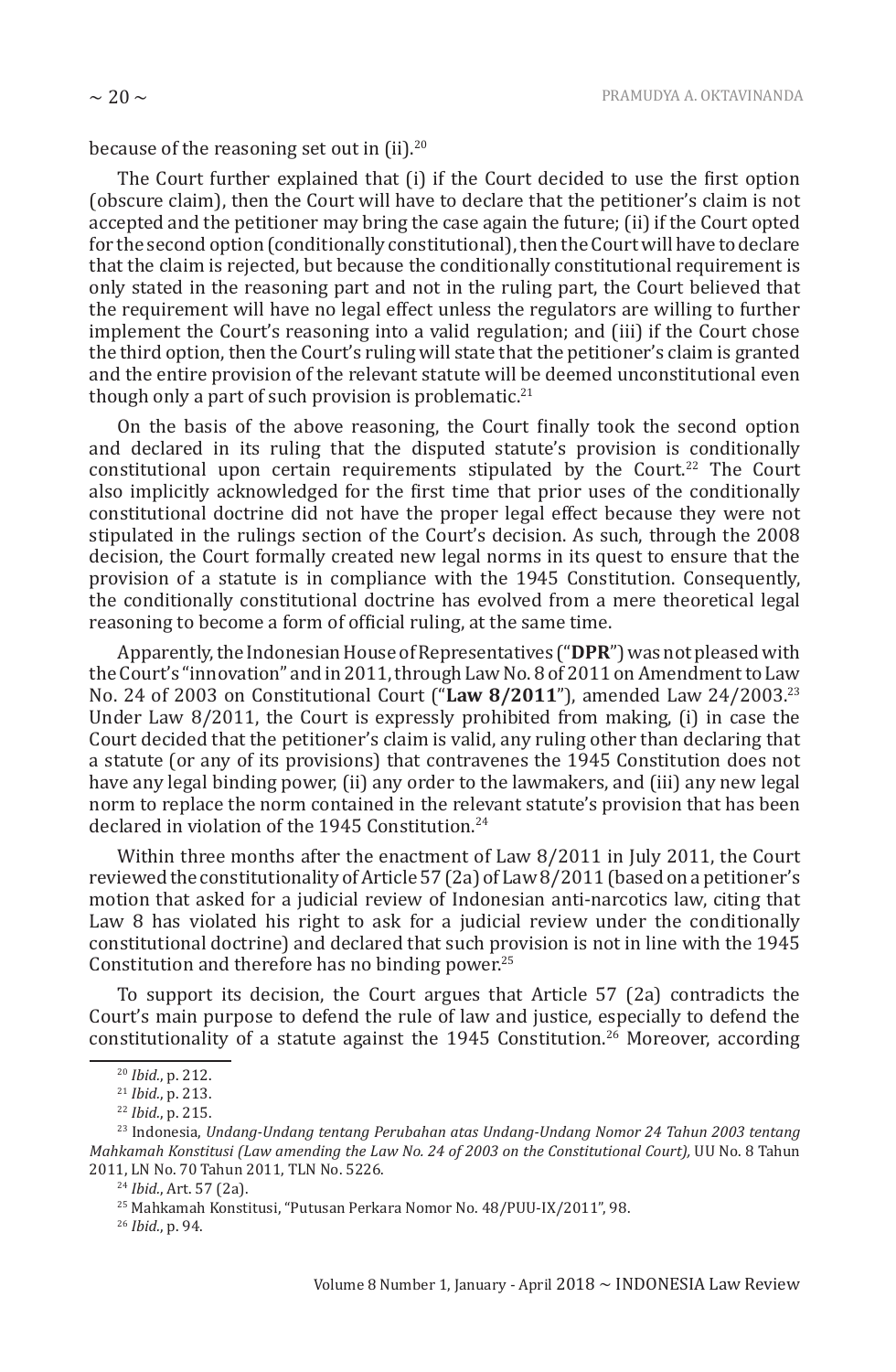to the Court, Article 57 (2a) also prevents the Court from (i) reviewing the constitutionality of a legal norm, (ii) filling any legal gap that might occur due to a statute's provision being declared unconstitutional, especially considering that the legislative process takes time and therefore DPR will not be able to fill such a gap quickly, and (iii) performing the constitutional judges' duty to find, understand, and follow the public's perceived values on law and fairness.<sup>27</sup> The DPR has not yet tried to propose any amendment against Law 8/2011 regarding that particular provision since the issuance of the above ruling.

Coming from a civil law country, this case is interesting if not controversial. Not only does the Court seem to simply dismiss a clear and specific rule made by the legislators, the Court basically used only a single paragraph in its 2011 ruling to explain why the Court's ruling is supported by the 1945 Constitution.<sup>28</sup> Relying on the Court's past rulings is not particularly helpful either because the reasoning provided in those previous rulings also lacked support from the 1945 Constitution, other laws, or even any other reputable sources. Indeed, the fact that the Court can go so far in establishing the use of the doctrine is highly questionable. This issue brings us to the main question of this paper: does the Court have any legitimate reasons to maintain the use of the conditionally constitutional doctrine? Or in other words, is the conditionally constitutional doctrine constitutional? Furthermore, what are the consequences of having the doctrine in our legal system?

To answer the above questions, I will use various approaches under the currently available theories of legal interpretation to determine whether any plausible theory exists that could support the doctrine's existence. Essentially, I am a pragmatist. Like it or not, the conditionally constitutional doctrine has already existed for more than 10 years, and it is unlikely that the doctrine will disappear soon (more on this prediction below). As such, the goal of this paper is not to merely justify the doctrine based on the applicable theories of legal interpretation. I have no intention to write an apologetic excuse for supporting such doctrine. Instead, I aim to demonstrate (i) the limit of traditional theories of legal interpretation that refuse to use the interpreters' substantive commitments in analyzing the existence of the doctrine (which would enable me to introduce the pragmatism approach as an alternative theory of legal interpretation), and (ii) the issues caused by having the conditionally constitutional doctrine and the factors that must be further analyzed to improve such doctrine (assuming that we have no effective measures to limit the application or fully abolish the existence of the doctrine).

#### **II. ANALYSIS**

Before we start our analysis, the role of legal interpretation in a legal system needs to be discussed briefly. Traditionally, the term covers both interpretation and construction of legal texts, referring to an act of identifying the semantic meaning of a particular use of language in context and then applying that meaning to particular factual circumstances.<sup>29</sup> However, in practice, the concept of "meaning" might not be limited only to the semantic meaning. As argued by Richard H. Fallon Jr., the meaning of a statute's provision can refer to its literal or semantic meaning, its contextual

<sup>27</sup> *Ibid.*

<sup>28</sup> *Ibid.*

<sup>29</sup> See Randy E. Barnett, "Interpretation and Construction," *Harvard Journal of Law and Public Policy* 34 (2011), p. 66.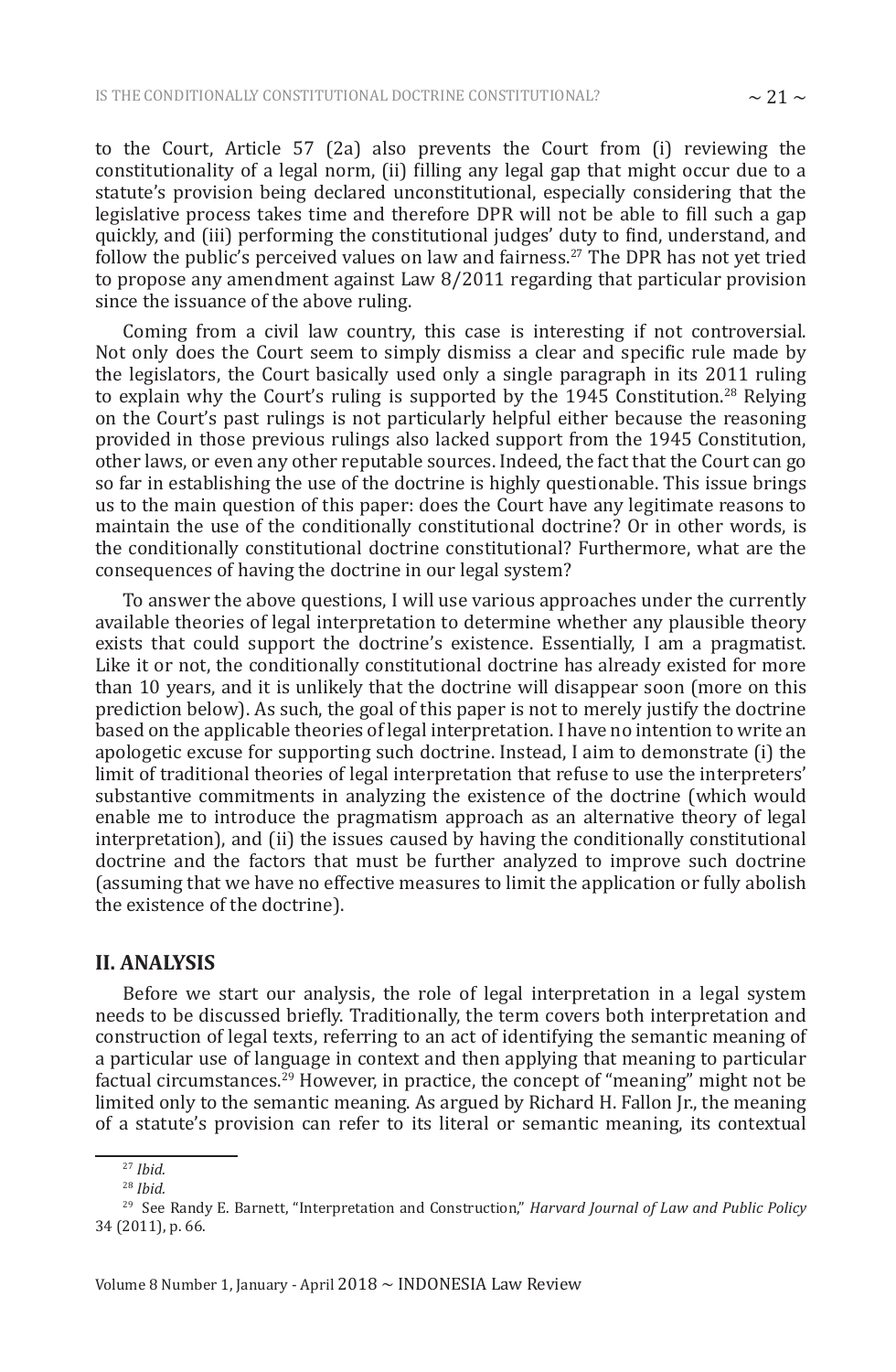meaning as framed by the shared presuppositions of speakers and listeners, its intended meaning, its real conceptual meaning, its reasonable meaning, or its previously interpreted meaning.<sup>30</sup> Given these different meanings, legal interpretation seems to be unavoidable. The question is, would it be possible to avoid any normative commitments in performing legal interpretation, where we assume that we can obtain a "correct" answer based on the applicable legal sources and by using a single justified theory of legal interpretation? Or is Cass Sunstein's claim correct, namely, that in the end, there is nothing that interpretation "just is"?<sup>31</sup>

In Indonesia itself, no clear and systematic rules exist on how legal actors should read and interpret the law. I am not even sure whether Indonesian law schools teach the art of legal interpretation as part of their mandatory curriculum for their law students. It would be a pity if such class does not exist. Any law student who actually believes that a skill in legal interpretation is not necessary would be surprised to find out that in practice, legal texts could be subject to multiple readings, as discussed above. Even worse, no simple ways can be applied to resolve the issue of picking the right "meaning."<sup>32</sup> This situation is why legal interpretation is both fascinating and frustrating. Yet we cannot avoid it and as we progress through this paper, we will see how different types of legal interpretation theories cope with the existence of the conditionally constitutional doctrine.

Let us start with the plain meaning approach: if a reading of a legal text provides a clear answer to a case, then further inquiries should end and the text must be enforced as it is.<sup>33</sup> When we apply this principle to the 1945 Constitution, we would quickly conclude that the plain meaning approach does not offer any solution. The relevant article in the 1945 Constitution concerning the Court's authority to perform a judicial review does not explain the meaning of such term at all.<sup>34</sup> The other article that might be relevant, namely, Article 24 (1) of the 1945 Constitution, only states that judicial authority is an independent authority to perform the court's function to enforce law and justice where pursuant to Article 24 (2) of the 1945 Constitution, the Court is part of such judicial authority.<sup>35</sup> Again, no explanation whatsoever has been given concerning the meaning of enforcing law and justice.

The above result is somehow unsurprising because we do have difficulties in explaining the meaning of a "clear statement." H.L.A Hart has famously argued about the open texture nature of language that may affect how we read and interpret the law given the uncertainties within the relevant legal texts.<sup>36</sup> In addition, Saul Kripke has shown that plain meaning does not really exist; each word needs context to be understood and will be subject to the understanding of the relevant interpretive community.<sup>37</sup> Indeed, the full content of communication in a natural language is

<sup>30</sup> See Richard H. Fallon Jr., "The Meaning of Legal "Meaning" and Its Implications for Theories of Legal Interpretation," *The University of Chicago Law Review* 82 (2015), p. 1239.

<sup>31</sup> See Cass Sunstein, "There is Nothing that Interpretation Just Is," *Constitutional Commentary* 30 (2015) p. 193.

<sup>32</sup> See Frank Easterbrook, "Judicial Discretion in Statutory Interpretation," *Oklahoma Law Review* 57 (2004): p. 2.

<sup>33</sup> See Abner J. Mikva and Eric Lane, *An Introduction to Statutory Interpretation and Legislative Process* (New York: Aspen Publishers, 1997), p. 10.

<sup>34</sup> Asshiddiqie, *Konsolidasi Naskah UUD 1945*, p. 55.

<sup>35</sup> *Ibid.*, p. 52.

<sup>36</sup> See further discussion in H.L.A Hart, *The Concept of Law, 3rd edition* (Oxford: Oxford University Press, 2012), pp. 128-136.

<sup>37</sup> See Saul Kripke, *Wittgenstein on Rules and Private Language* (Cambridge: Harvard University Press,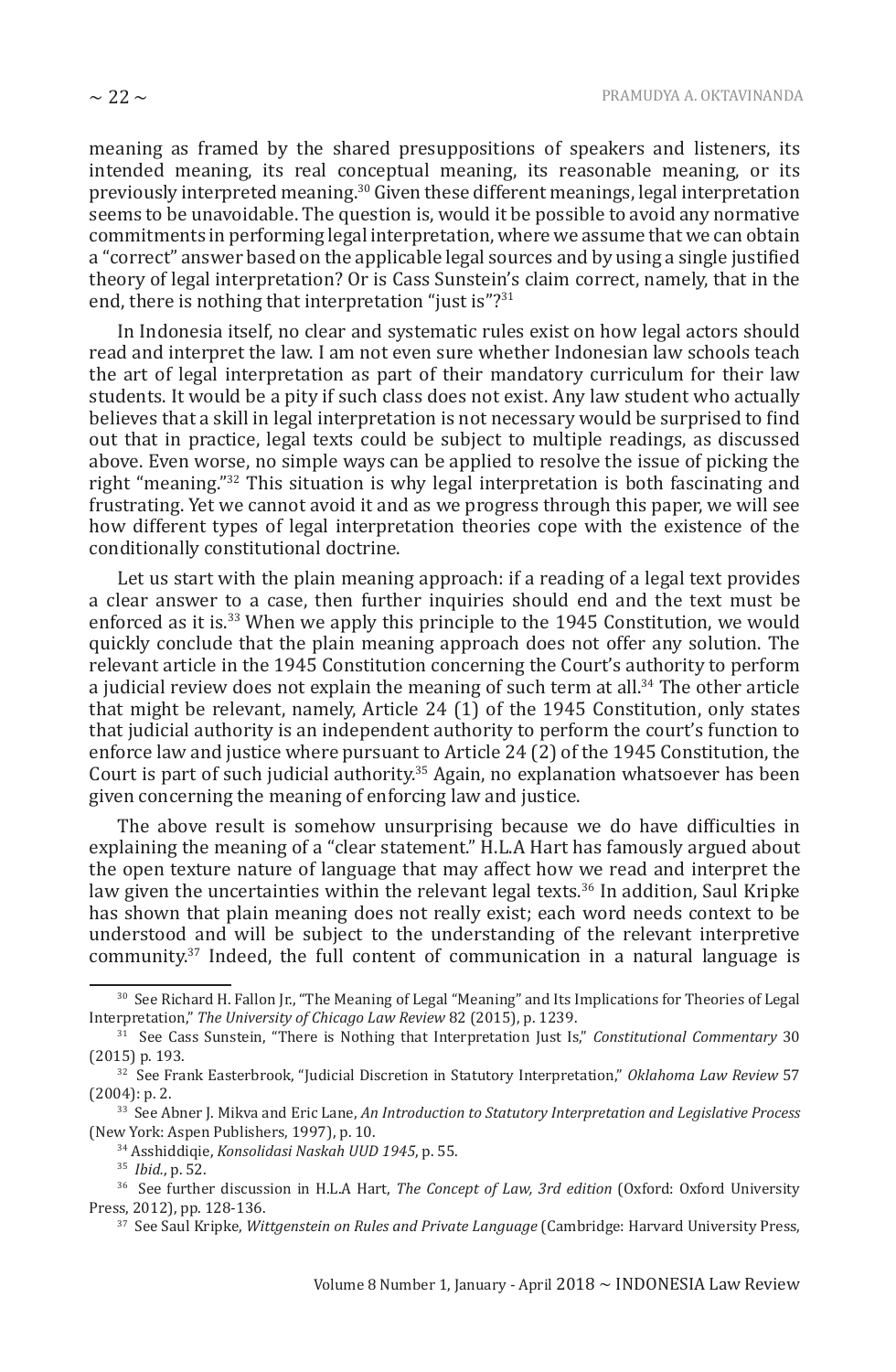enriched by various factors and often goes beyond the meaning of the words and sentences uttered by the speaker.<sup>38</sup>

To understand such context, some interpretive theories focus on the intent of the lawmakers,<sup>39</sup> such as purposivism<sup>40</sup> and imaginative reconstruction<sup>41</sup>. In some cases, intent is translated into "the spirit of the law," causing the expressed texts of the law to be read with the lawmakers' purpose in mind so that the literal meaning of texts can be excluded if it can satisfy the higher purpose.<sup>42</sup>

While this approach seems sensible, I have some reservations in using the intent or purpose-based approach even if we assume that the materials used by the 1945 Constitution's framers in drafting the relevant articles are available for research. The issue is simple: laws/regulations are often made collectively by a committee, and public choice theory has demonstrated that the legislative body/congress/agency's committee is a "they," not an "it," and they do not have "intents" or "designs" that are hidden yet discoverable.<sup>43</sup> Hence, seeking such collective intent is implausible if not impossible.<sup>44</sup> How can we know whether the 1945 Constitution's framers have the same purpose and goal in drafting the relevant provisions? If their views differ, then whose views should be given more weight, and do we have any good reasons to support someone's view instead of other people's view?<sup>45</sup> As an example, should we prefer the ideas of Sukarno, Mohammad Yamin, Supomo, or Mohammad Hatta in understanding certain terms of the 1945 Constitution? Suppose we choose Sukarno's view. Is it because we have certain biases toward his ideas or because he was a founding father of Indonesia? What about the other founding fathers? In fact, we can also ask why the views of the founding fathers should matter. If they believed that

1982), pp. 96-97. In practice, the meaning of "interpretive community" is also unclear and yields multiple interpretations.

<sup>38</sup> See further discussion in Andrei Marmor, "Can the Law Imply More Than It Says? On Some Pragmatic Aspects of Strategic Speech," in *Philosophical Foundations of Language in the Law*, ed. Andrei Marmor and Scott Soames (Oxford: Oxford University Press, 2013), pp. 83-104.

<sup>39</sup> Although social convention matters in communication and texts might have different meanings, the intent of a drafter of legal texts is still important and cannot be easily disregarded. See Kent Greenawalt, *Legal Interpretation: Perspectives from Other Disciplines and Private Texts* (Oxford: Oxford University Press, 2010), pp. 20-21.

 $40$  Purposivism is defined as a method of legal interpretation that combines elements of the subjective (the intention of the author of the text) and objective (the intent of the reasonable author and the legal system's fundamental values). See Aharon Barak, *Purposive Interpretation in Law* (New Jersey: Princeton University Press, 2005), p. 88

<sup>41</sup> Richard A. Posner defines imaginative reconstruction as a method of interpretation where a judge tries his best to think his way into the minds of the enacting legislators and imagine how they would have wanted the law to be applied to the relevant case. See Richard A. Posner, "Statutory Interpretation – in the Classroom and in the Courtroom," *The University of Chicago Law Review* 50 (1983): p. 817.

 $42$  Holy Trinity Church v. United States can be a good example. See further discussion in Carol Chomsky, "The Story of Holy Trinity Church v. United States: Spirit and History in Statutory Interpretation," in *Statutory Interpretation Stories*, ed. William N. Eskridge, Jr., Phillip P. Frickey and Elizabeth Garret (New York: Foundation Press, 2011), p. 5-6.

<sup>43</sup> See Frank H. Easterbrook, "Statutes Domain," *University of Chicago Law Review* 50 (1983), pp. 547- 548.

44 *Ibid.*

<sup>45</sup> As an example, for some lawyers and judges, the Federalist Papers are considered an authoritative document to understand the meaning of the Constitution of the United States because the document was made by some of the United States' most cherished founding fathers. But in reality, it is just one of many political documents in the past that were used to support or challenge the ratification of the Constitution. See further discussion in Ray Raphael, *Constitutional Myths: What We Get Wrong and How to Get It Right* (New York: New Press, 2013), 104-105.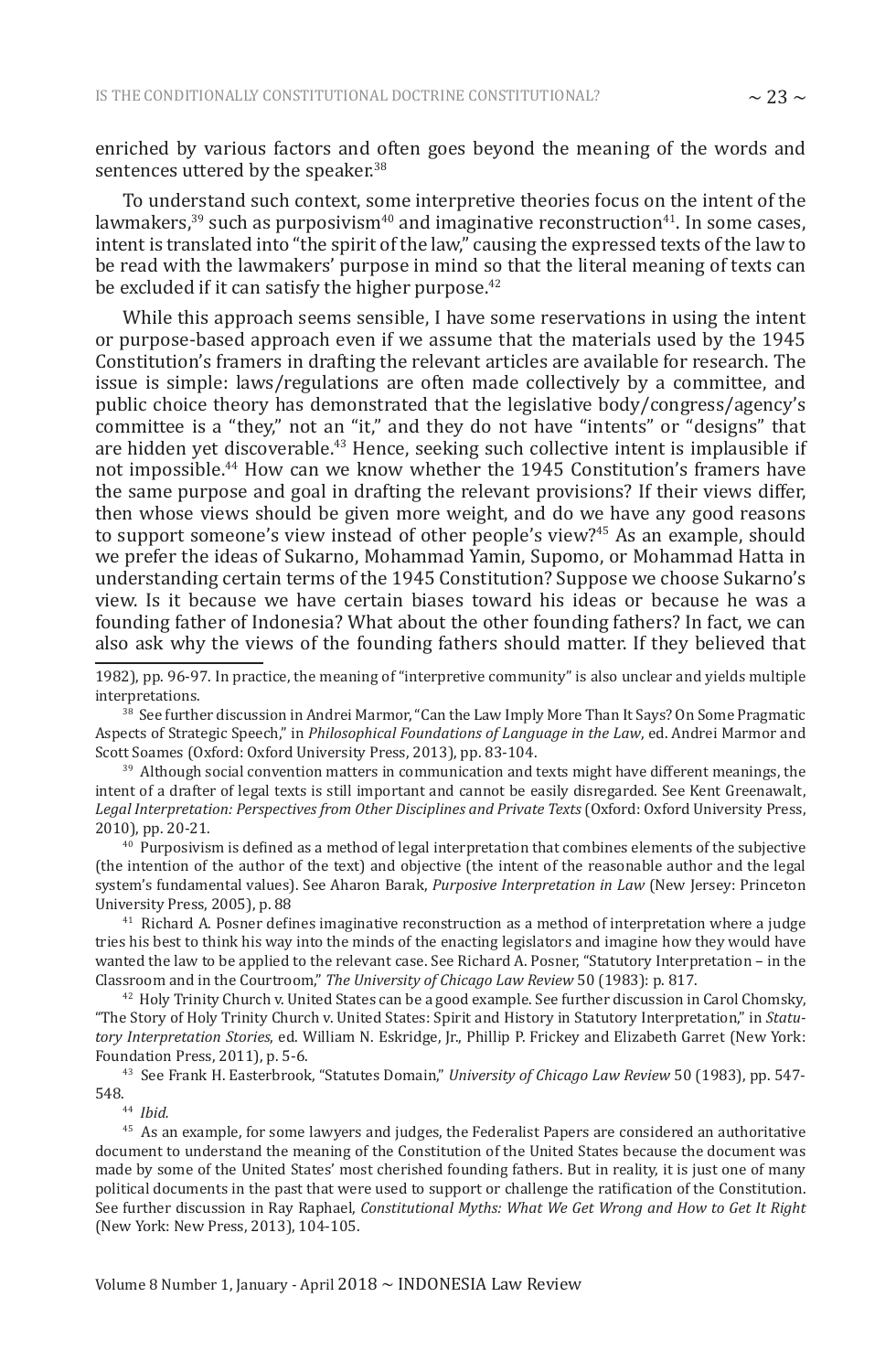their views were crucial to understanding the meaning of the 1945 Constitution, then why didn't they mention this as an original part of the 1945 Constitution's texts?

The next alternative is textualism, a method of legal interpretation that focuses almost exclusively on the text of the law and other intrinsic sources of meaning, including looking for the public meaning of the words used in the law as of the time the law was drafted.<sup>46</sup> The late Justice Antonin Scalia of the US Supreme Court, the godfather of textualism, explained that his interpretive method is the fair reading method, that is, determining the application of a governing text to given facts on the basis of how a reasonable reader who is fully competent in the language would have understood the text at the time it was issued.<sup>47</sup>

Scalia also adds that to understand the context of a legal text, we must embrace not just textual purposes but also the word's historical associations acquired from recurrent patterns of past usage and the word's immediate syntactic setting, namely, the words that surround it in a specific utterance.<sup>48</sup>

Another method is intratextualism, which is a branch of textualism that argues that a law should be read in unison as if implicit links exist between its clauses, if one refuses the tendency to read those clauses in splendid isolation, and if the terms that specifically used in the relevant law are employed as the main tool in revealing a community's understanding of certain legal terms.<sup>49</sup> This approach is similar to the whole-text canon that asks legal interpreters to consider a law's entire text in view of its structure and of the physical and logical relation of its many parts.<sup>50</sup>

Textualism's respect for texts and their original meaning is praiseworthy. What could be a better evidence for acknowledging the law's legitimacy other than faithfully following the texts and their surrounding contexts without falling into the trap of literalism?<sup>51</sup> From the political theory perspective, if legal texts can be easily dismissed or manipulated, then how can the law claim authority and create stability among different political branches?<sup>52</sup> However, textualism also has some major weaknesses, especially in the context of interpreting the provisions of the 1945 Constitution.

First, most of the time, the constitution of a country proceeds by briefly indicating certain fundamental principles whose specific implications will be implemented later on.<sup>53</sup> This situation is true for both the US Constitution and the 1945 Constitution. John Hart Ely argues that while some constitutional provisions are relatively specific, some are extremely open-textured, and reading or understanding these provisions is

<sup>46</sup> Linda D. Jellum, "But That is Absurd! Why Specific Absurdity Undermines Textualism," *Brooklyn Law Review* 76 (2010-2011), p. 919.

<sup>47</sup> See Antonin Scalia and Bryan A. Garner, *Reading Law: The Interpretation of Legal Texts* (St. Paul: Thomson/West, 2012), p. 33.

<sup>48</sup> *Ibid.*

<sup>49</sup> See further discussion in Akhil Reed Amar, "Intratextualism," *Harvard Law Review* 112 no. 4 (1998- 1999): pp. 788-795.

<sup>50</sup> See Scalia and Garner, *Reading Law*, p. 167.

<sup>51</sup> According to Laurence H. Tribe, fidelity to texts is essential to avoid the temptation of resorting to freeform methods of interpreting the law, which might cause people to question the authority of the law, especially the Constitution. See further in Laurence H. Tribe, "Taking Texts and Structure Seriously: Reflections on Free-Form Method in Constitutional Interpretation," *Harvard Law Review* 108 no. 6 (1995): 1300-1303.

<sup>52</sup> See further discussion in Frank H. Easterbrook, "Textualism and the Dead Hand," *The George Washington Law Review* 66 (1997-1998), pp. 1119-1122.

<sup>53</sup> John Hart Ely, *Democracy and Distrust: A Theory of Judicial Review* (Cambridge: Harvard University Press, 1980), p. 1.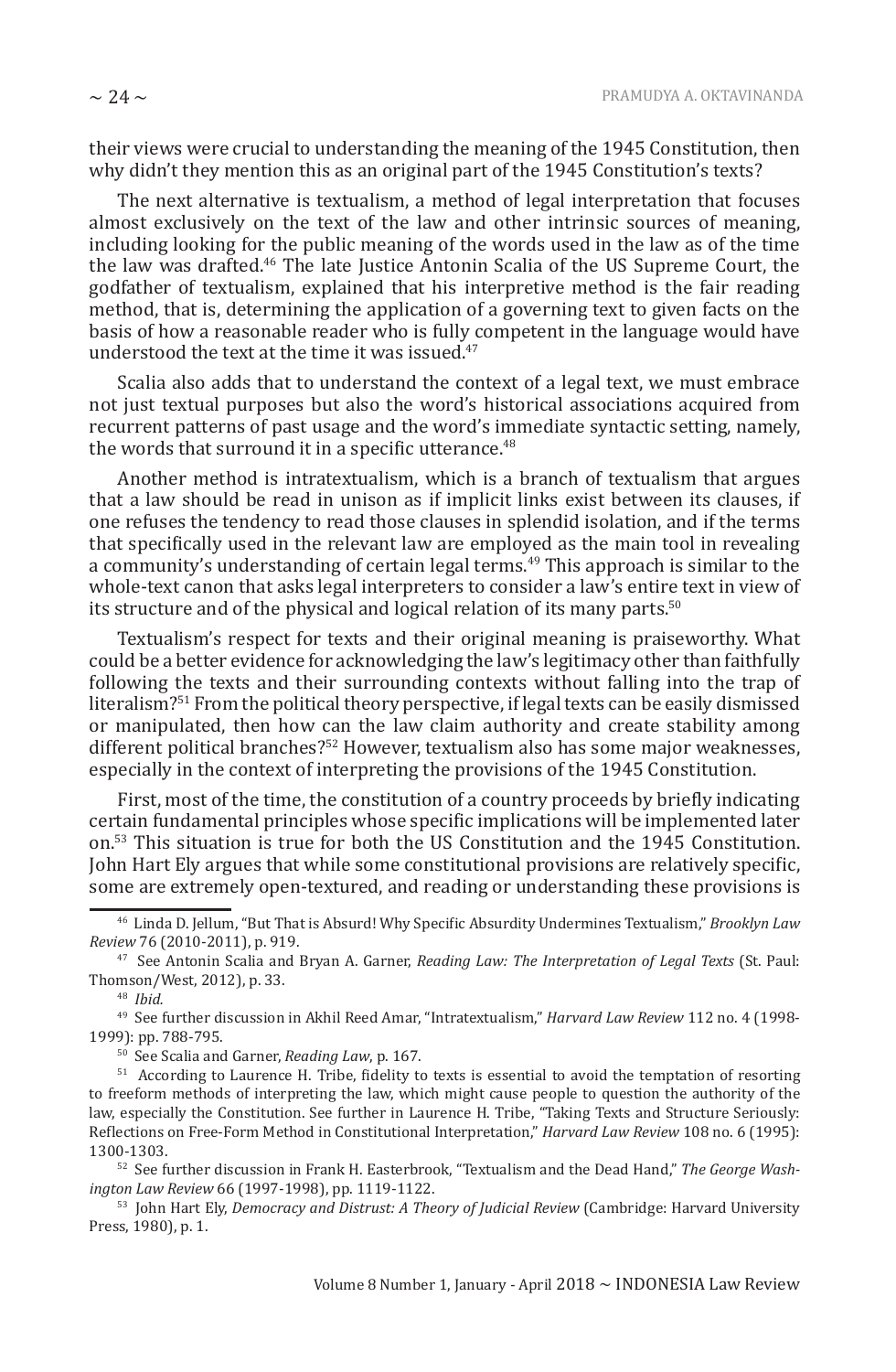impossible without referring to other sources beyond the text of the Constitution.<sup>54</sup> In other words, textual meaning has its own limits because it does not always contain the information necessary to decide the case at hand.<sup>55</sup> Clearly, in our case, with such "minimalist language" within the 1945 Constitution, determining the exact meaning of "judicial review authority" in Indonesia is impossible.

Second, given the difficulties in extracting the collective intent under the legislative history documents that contain the discussion of "only" several hundred people, how could we claim that we are capable of deciphering the understanding of a word by an interpretive community whose members and sources are substantially larger and more diverse? Are dictionaries reliable to solve the issue? On what authority? Note that dictionaries are not made by elected officials and have no legal authority. Why should their voices matter? Is one dictionary more valuable or better than another dictionary? Should we rely instead on newspapers, magazines, the Internet, books, or other valid historical sources? Do these sources accurately represent the intent of the community, if such a thing does exist? Who should decide and on what criteria?<sup>56</sup> Are we able to define "interpretive community" and know precisely their actual understanding of various legal terms?<sup>57</sup> I doubt that we could actually rely on Indonesian dictionaries and/or treatises to understand the meaning of judicial review. I also doubt that we can ever define the meaning of interpretive community, especially in a plural society like Indonesia. Claiming that our views are in line with the perceived values of Indonesian communities is easy; proving such a claim is a herculean task.

Third, if collective intent does not exist, then could a law have an intrinsic purpose that can be known solely from reading the law as it is? Can we really say that a law is intended to achieve *x* if we cannot really know the intention of its creator? Suppose a law clearly states that it is intended to achieve *x*. What would happen if an honest reading of that law indicates that some of its provisions are not in line at all with *x*? Can and should we read the law in a way that reduces conflict among its provisions?<sup>58</sup> However, if each law is a product of compromise among many people, how can we assume that a law should be read in a coherent and systematic way?<sup>59</sup>

With regard to the above third issue, consider Article 20 (1) of the 1945 Constitution, which states that DPR has the authority to draft statutes.<sup>60</sup> How should

<sup>54</sup> See further discussion in *ibid.*, pp. 13-14.

<sup>55</sup> See Robert Alexy, *A Theory of Legal Argumentation: The Theory of Rational Discourse as Theory of Legal Justification*, trans. Ruth Adler and Neil MacCormick (Oxford: Oxford University Press, 2011), p. 1 and Barnett, "Interpretation and Construction," p. 68.

<sup>56</sup> Example: is it better to rely on Black's Law Dictionary or any other dictionary? What if dictionaries provide a competing meaning? See a fascinating discussion on the use of dictionaries and other sources by the United States Supreme Court in analyzing the meaning of "carrying" in Muscarello v. United States in Lawrence M. Solan, "The New Textualist's New Text," *Loyola of Los Angeles Law Review* 38 (2004-2005): 2050-2053. We can conclude from Solan's discussion that the use of dictionary is really prone to cherrypicking.

 $57$  Without systematic guidance on how dictionaries should be used, the use of dictionaries has resulted in inconsistent analysis and conclusions, which have added little certainty to the law. See further in Samuel A. Thumma and Jeffrey L. Kirchmeier, "The Lexicon Has Become a Fortress: The United States Supreme Court's Use of Dictionaries," *Buffalo Law Review* 47 (1999), pp. 301-302.

<sup>58</sup> Such as using the harmonious reading canon. See Scalia and Garner, Reading Law, pp. 180-181.

<sup>&</sup>lt;sup>59</sup> In Easterbrook's view, not only is reasoning from one statute to another impossible, but so is reasoning from one or more sections of a statute to a problem that is not resolved. See Easterbrook, "Statutes Domain," p. 547.

<sup>60</sup> Asshiddiqie, *Konsolidasi Naskah UUD 1945*, p. 33.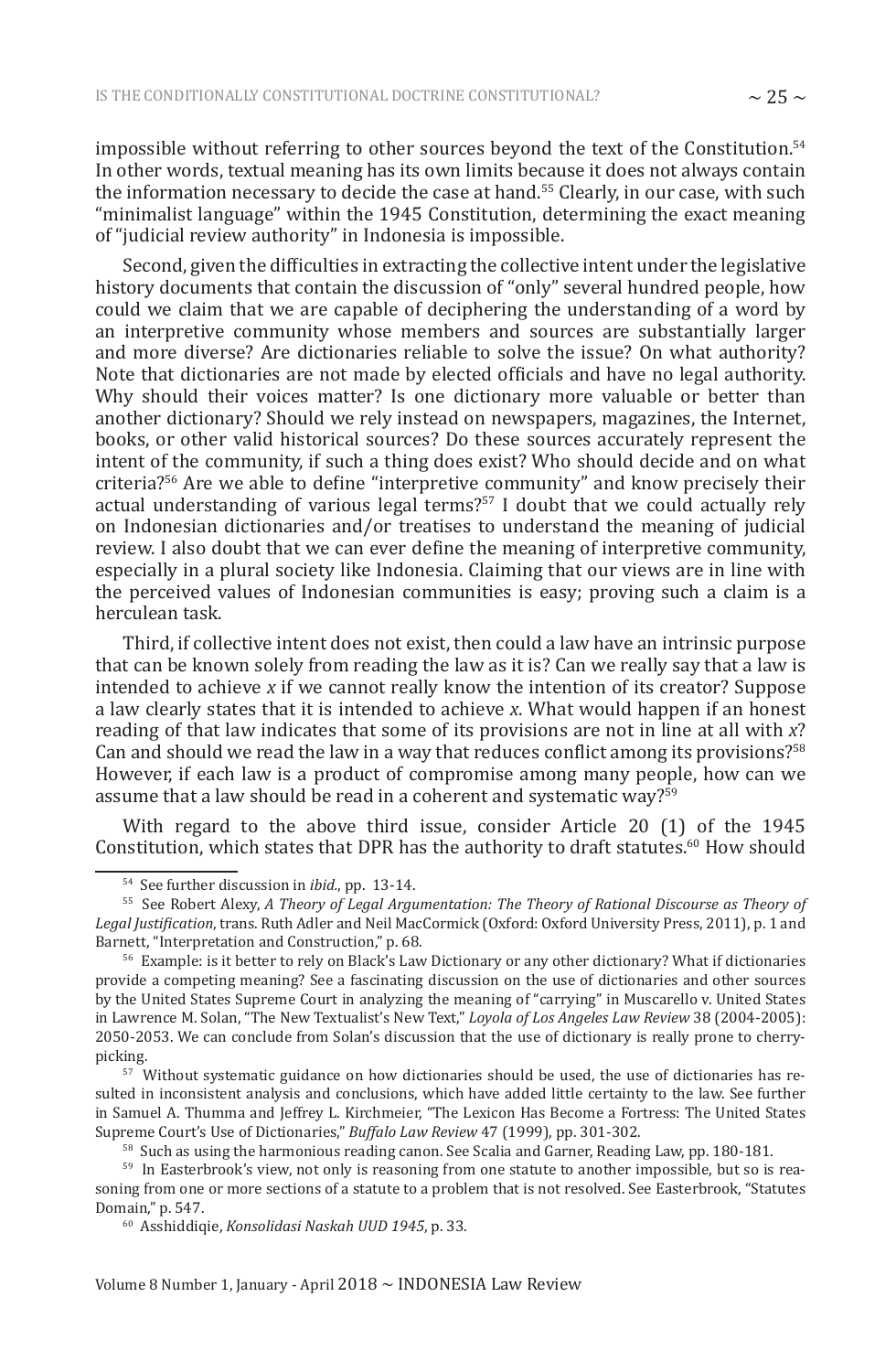we reconcile that article with Article 24 C (1) of the 1945 Constitution concerning the judicial review authority of the Court and Article 24 C (6) of the 1945 Constitution, which states that further provisions on the Court shall be governed in a statute? Can we argue with certainty that by declaring Article 57 (2a) of Law 8/2011 to be unconstitutional, the Court has essentially breached the provision of the 1945 Constitution because it usurped the authorities of the DPR? I do not think that the answer is certain. Given the lack of clarity on the meaning of judicial review, the Court can always be argued to be simply exercising its rights to interpret the provisions of the Constitution, including saying that DPR is actually the one that tried to usurp the Court's authority by limiting the form of its decisions. We will see below why this kind of interpretation will be used by the Court.

Moving on from textualism, we can try to rely on legal canons. In essence, the Court's conditionally constitutional doctrine is similar to the constitutional doubt canon in the US legal system, that is, "where an otherwise acceptable construction of a statute would raise serious constitutional problems, the Supreme Court will construe the statute to avoid such problems unless such construction is plainly contrary to the intent of the Congress."<sup>61</sup> An earlier version of the canon (or what is called "classical avoidance") states that in case two possible interpretations of a statute exist, one of which would make the statute unconstitutional and the other would make it valid, the Supreme Court's plain duty is to adopt that which will save the statute.<sup>62</sup>

At face value, the canon seems reasonable. Under this canon, courts are expected to respect the decision of the legislators and not to easily disregard their choice of policy by declaring their enacted statutes as unconstitutional. <sup>63</sup> In other words, the canon is made to minimize the frictions created by the institution of judicial review.<sup>64</sup> While the Court never mentioned this reasoning in its rulings, having such reasoning to defend the use of the conditionally constitutional doctrine would make sense. Another argument for defending this canon is because it supports judicial restraint. However, in reality, it is a double-edged sword because the canon can be used for either judicial activism or judicial restraint, depending on how you view the use of such canon in practice. <sup>65</sup> If we take into account the case in Indonesia, then the Court's justices clearly do not apply any restraint in declaring the unconstitutionality of Article 57 (2a) of Law 8/2011.

Indeed, this is a case where the legislators have enacted their choice of policy through a statute (as expressly authorized under the 1945 Constitution) to basically allow the Court to declare the statute as unconstitutional (without requiring the Court to make any attempt to defend the constitutionality of the statute), only to find out that their statute is unconstitutional because the Court thinks that the legislators do not appreciate the fact that letting the Court maintain the constitutionality of the

<sup>61</sup> Edward J. DeBartolo Corp. v. Fla Gulf Coast Bldg. & Constr. Trades Council, 485 U.S. 568, 575 (1988). See further discussion in Gillian E. Metzger and Trevor W. Morrison, "The Presumption of Constitutionality and the Individual Mandate," *Fordham Law Review* 81 (2012-2013), p. 1717. See also a slightly different wording in Scalia and Garner, Reading Law, p. 247.

 $62$  Blodgett v. Holden, 275 U.S. 142, 148 (1927) (Holmes, J., concurring). See further discussion in Adrian Vermeule, "Saving Constructions," *The Georgetown Law Journal* 85 (1996-1997), p. 1949.

 $63$  See John Marshall's explanation in Ogden v Saunders as cited in David M. Burke, "The "Presumption of Constitutionality" Doctrine and the Rehnquist Court: A Lethal Combination for Individual Liberty," *Harvard Journal of Law & Public Policy* 18 (1994-1995), p. 79.

<sup>64</sup> Posner, "Statutory Interpretation," p. 815.

<sup>65</sup> Frank Easterbrook, "Do Liberals and Conservatives Differ in Judicial Activism?," *University of Colorado Law Review* 73 (2002), p. 1405.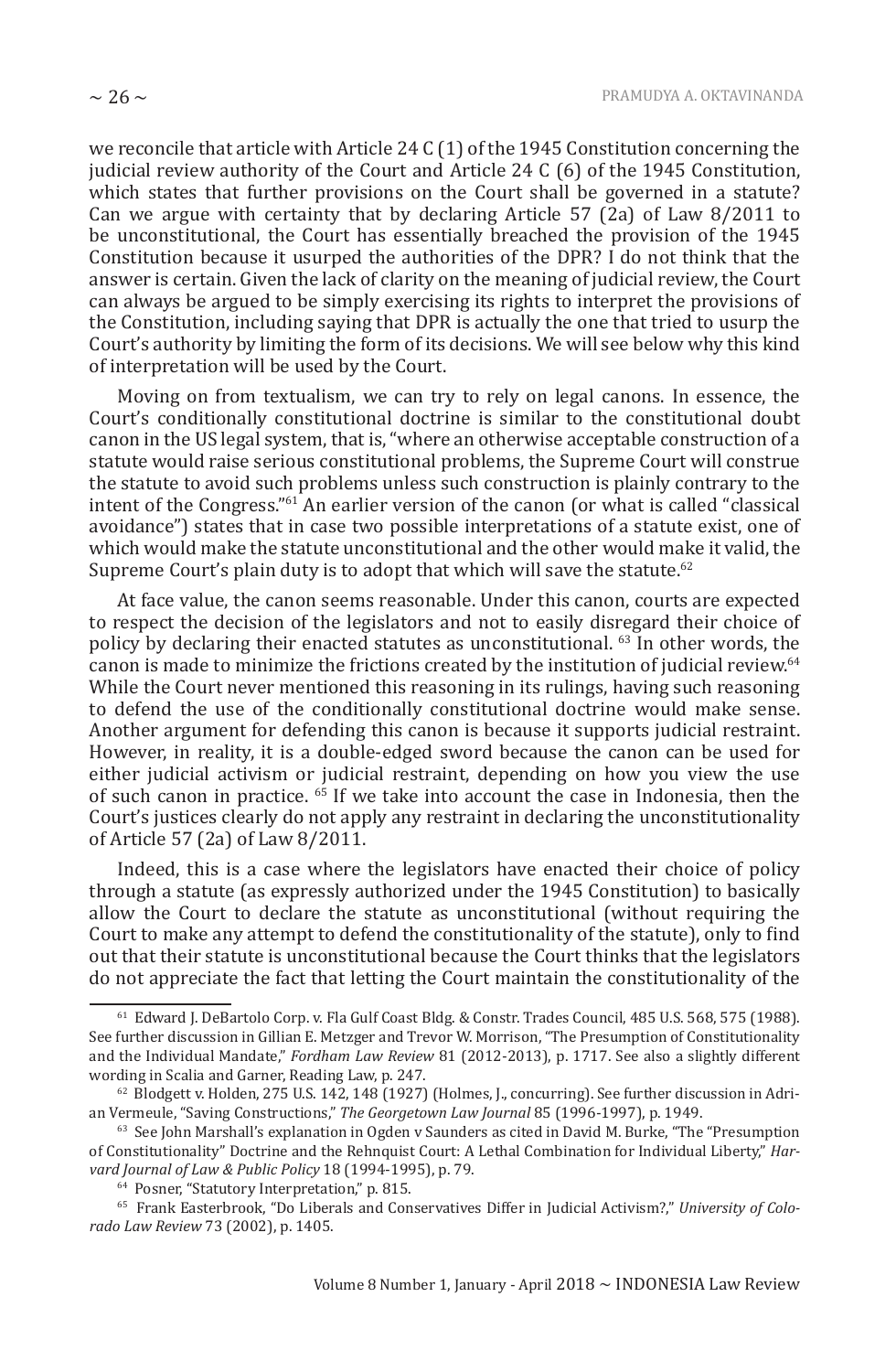statute through a different reading would be better than declaring the statute wholly unconstitutional. Welcome to Indonesia.

This situation is why I think reviewing or analyzing the validity of a canon based on doctrinal or political analysis is futile. Exemptions will always be present, and no bulletproof mechanisms are available in making a perfect canon. Scalia and Garner established the "presumption of validity" canon (which reflects "classical avoidance") as a fundamental canon in interpreting the provisions of a statute.  $^{66}$  The question is, on what basis? That is still a mystery until today.

Having said the above, we finally arrive at our last method of legal interpretation, namely, pragmatism, which concentrates on the potential impact/consequences of our choice of interpretation on practical legal problems not only to the parties directly involved in the case but also the systemic and institutional consequence of such choice of interpretation.<sup>67</sup> The main difference of this method with the previously discussed methods is that pragmatism clearly supports the use of the interpreter's substantive commitment in interpreting legal texts, whereas the other methods prevent (or at least appear to prevent) the use of such substantive commitment.

The usual primary criticism against pragmatism is that it gives too much discretion to judges to follow their policy preferences. In an interview with C-SPAN, Chief Justice John G. Roberts of the US Supreme Court emphasized that the Supreme Court is not a political branch. Consequently, when the Supreme Court decides a case, it is based on the law and not on policy preference.<sup>68</sup> The idea is simple: tenured judges who are not democratically elected cannot be trusted with too much power.<sup>69</sup> They are not omniscient and they surely make mistakes, especially when they face complex problems with limited information. Thus, limiting their ability to interpret the law to avoid significant problems would make sense.<sup>70</sup> Some scholars also argue that limiting judges' power to interpret laws (by focusing on the text and only the text) will encourage legislators to be more disciplined in drafting them.<sup>71</sup>

Nonetheless, the same criticism can also be made against the use of history, textual analysis, dictionaries, and canons of construction, as previously discussed above. A smart judge can use those various methods to support his own policy preferences while still looking as if he is restraining himself.<sup>72</sup> Like it or not, judges care about the

<sup>72</sup> See Richard A. Posner, "Against Constitutional Theory," *New York University Law Review* 73 (1998): 3-4. For further elaboration in judicial strategic decision making, see Duncan Kennedy, *A Critique of Adjudication* (Cambridge: Harvard University Press, 1997), pp. 180-212. As Cass R. Sunstein stated: "the meaning of any text, including the Constitution, is inevitably and always a function of interpretive principles, and these are inevitably and always a product of substantive commitments." See Cass R. Sunstein, The Partial Constitution (Cambridge: Harvard University Press, 1994), p. 8. With respect to history, it could be argued that judges can construct law's own history in the process of deciding present cases through a complex genealogical operation that accords them enormous discretion yet allows them to claim that they are being bound by the past. See Austin Sarat and Thomas R. Kearns, "Writing History and Registering Memory in Legal Decisions and Legal Practices: An Introduction," in *History, Memory, and the Law*, ed. Austin Sarat and

<sup>66</sup> Scalia and Garner, *Reading Law*, p. 66.

<sup>67</sup> See Richard A. Posner, Overcoming Law (Cambridge: Harvard University Press, 1995), pp. 395-403.

<sup>68</sup> See Brian Lamb, Susan Swain, and Mark Farkas, ed., *The Supreme Court: A C-Span Book Featuring the Justices in Their Own Words* (Philadelphia: Public Affairs, 2010), p. 6.

<sup>69</sup> See Frank H. Easterbrook, "What's So Special About Judges?," *University of Colorado Law Review* 61 (1990), pp. 776-777.

<sup>70</sup> See Adrian Vermeule, *Judging Under Uncertainty: An Institutional Theory of Legal Interpretation* (Cambridge: Harvard University Press, 2006), pp. 289-290.

<sup>71</sup> *Ibid.*, at 119. Although the evidence for this claim is also questionable. See Adrian Vermeule, "Interpretive Choice," *New York University Law Review* 75 (2000), pp. 94-95.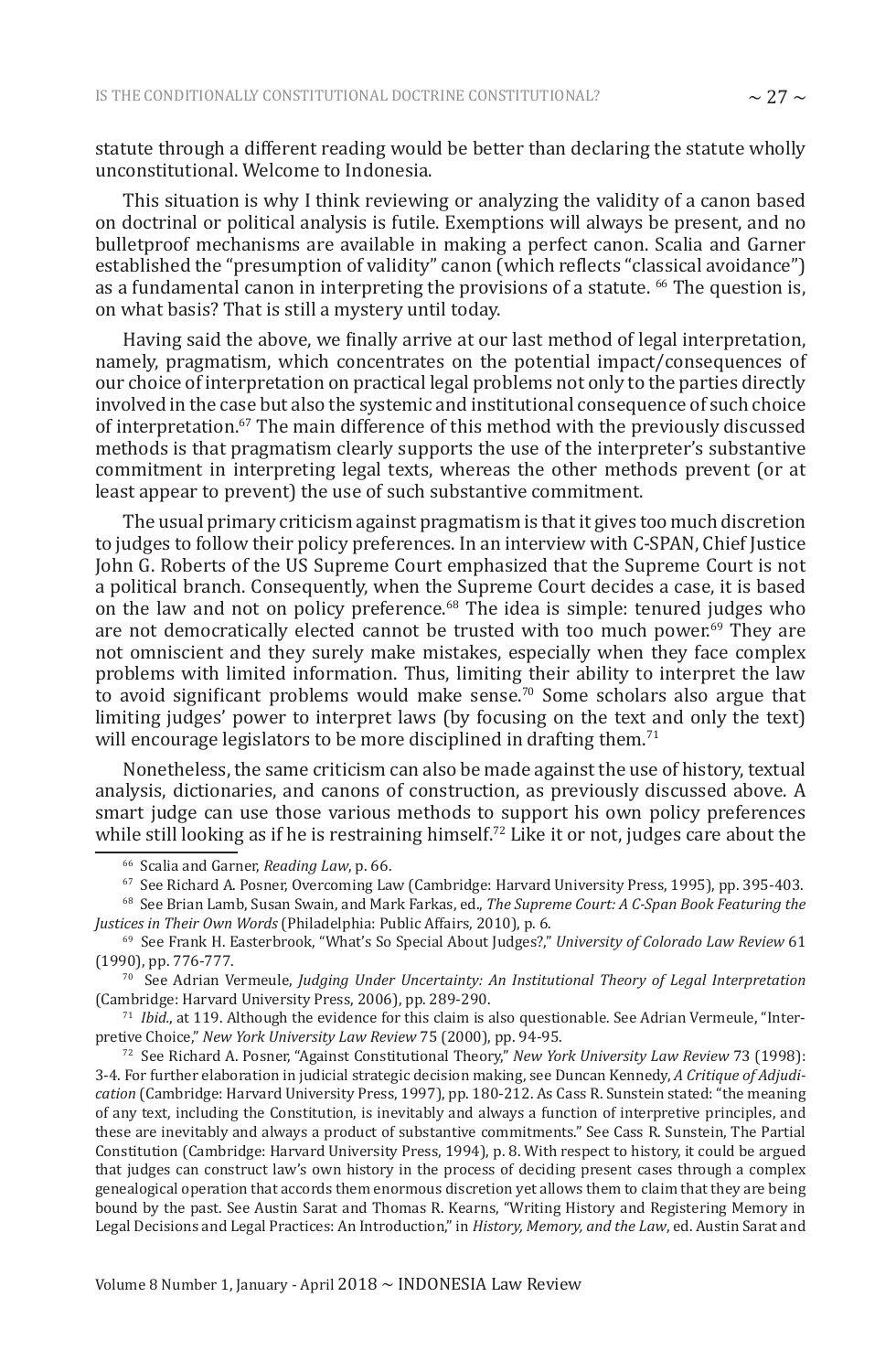impact of their decisions.<sup>73</sup> The grand question is, why aren't we being honest with that? Why do not we focus on defining things that really matter, especially given the fact that law is ubiquitous in our life?<sup>74</sup>

I am not claiming in this paper that judges are the sole savior of the legal system nor do I claim that all constitutional problems must be settled by judges via pragmatism, as I have no intention to grant a rubber stamp for the Court's action. I am simply reminding the Indonesian legal community that the law may affect people's life and to a certain extent, we should care about the impact of our choices and results of legal interpretation, especially in relation to our supreme laws that affect the entire country. Whether this task should be dominated by judges, executive agencies, or legislators is an institutional problem that will not be thoroughly discussed in this paper.

A discussion on pragmatism itself cannot be separated from the law and economics movement.<sup>75</sup> It should be noted though that the application of law and economics is controversial in constitutional interpretation because of its endorsement of typically a single social goal, namely, resource allocation efficiency.<sup>76</sup> Meanwhile, considering the constitution's status as the supreme law, constitutional debates often involve selecting the correct primary social goals, which may include protection of property, egalitarianism, social justice, fairness, and many more.<sup>77</sup> Why should we prioritize resource allocation efficiency? Consider also the difficulties in defining "welfare/wellbeing," which provokes some commentators to argue that the concept is useless for policy analysis.<sup>78</sup> Moreover, the assumption of rationality seems to be weak as people often behave inconsistently in pursuing their self-interest and maximizing their welfare.<sup>79</sup> How can we build a theory of legal interpretation based on such a flawed assumption?

Those are fair criticisms that deserve some quick replies before we can move on to our main analysis. First of all, we need to remember that the most important concept of economics is actually the principle of scarcity.<sup>80</sup> If no scarcity exists, then allocation

Thomas R. Kearns (Ann Arbor: The University of Michigan Press, 2002), p. 5.

<sup>73</sup> See Frank H. Easterbrook, "The Inevitability of Law and Economics," *Legal Education Review* 1 (1989): 4. Or as eloquently stated by Justice Oliver Wendell Holmes Jr.: "The felt necessities of the time, the prevalent moral and political theories, intuitions of public policy, avowed or unconscious, even the prejudices which judges share with their fellow-men, have had a good deal more to do than the syllogism in determining the rules by which men should be governed." See Oliver Wendell Holmes Jr., *The Common Law*  (Cambridge: The Belknap Press of Harvard University Press, 2009), p. 3.

<sup>74</sup> See further elaboration in Sunstein, The Partial Constitution, p. 4-5.

<sup>&</sup>lt;sup>75</sup> The law and economics approach uses microeconomic theory and rationality assumption in analyzing various legal issues. In this paper, the term also refers to normative law and economics that focuses on how to maximize the welfare of society through legal instruments in the most efficient manner. See further discussion in Richard A. Posner, *Economic Analysis of Law*, 8th edition (New York: Aspen Publisher, 2011), pp. 3-20.

<sup>76</sup> See Neil K. Komesar, *Imperfect Alternatives: Choosing Institutions in Law, Economics, and Public Policy* (Chicago: The University of Chicago Press, 1994), p. 4.

<sup>77</sup> *Ibid.*

<sup>78</sup> As an example, should we define well-being as the satisfaction of preferences? Can we properly define preferences? Or suppose that the satisfaction of preferences is not always in line with well-being. Can we set out an agreed list of objective state of affairs that promote well-being? See further discussion in Daniel M. Hausman, *Preference, Value, Choice, and Welfare* (Cambridge: Cambridge University Press, 2012), pp. 78-87.

<sup>79</sup> See comprehensive discussion on this subject in Richard Thaler, *Misbehaving: The Making of Behavioral Economics* (New York: W.W. Norton & Company, inc., 2015).

<sup>80</sup> See Milton Friedman, *Price Theory* (New Brunswick: Transaction Publishers, 2008), pp. 1-2.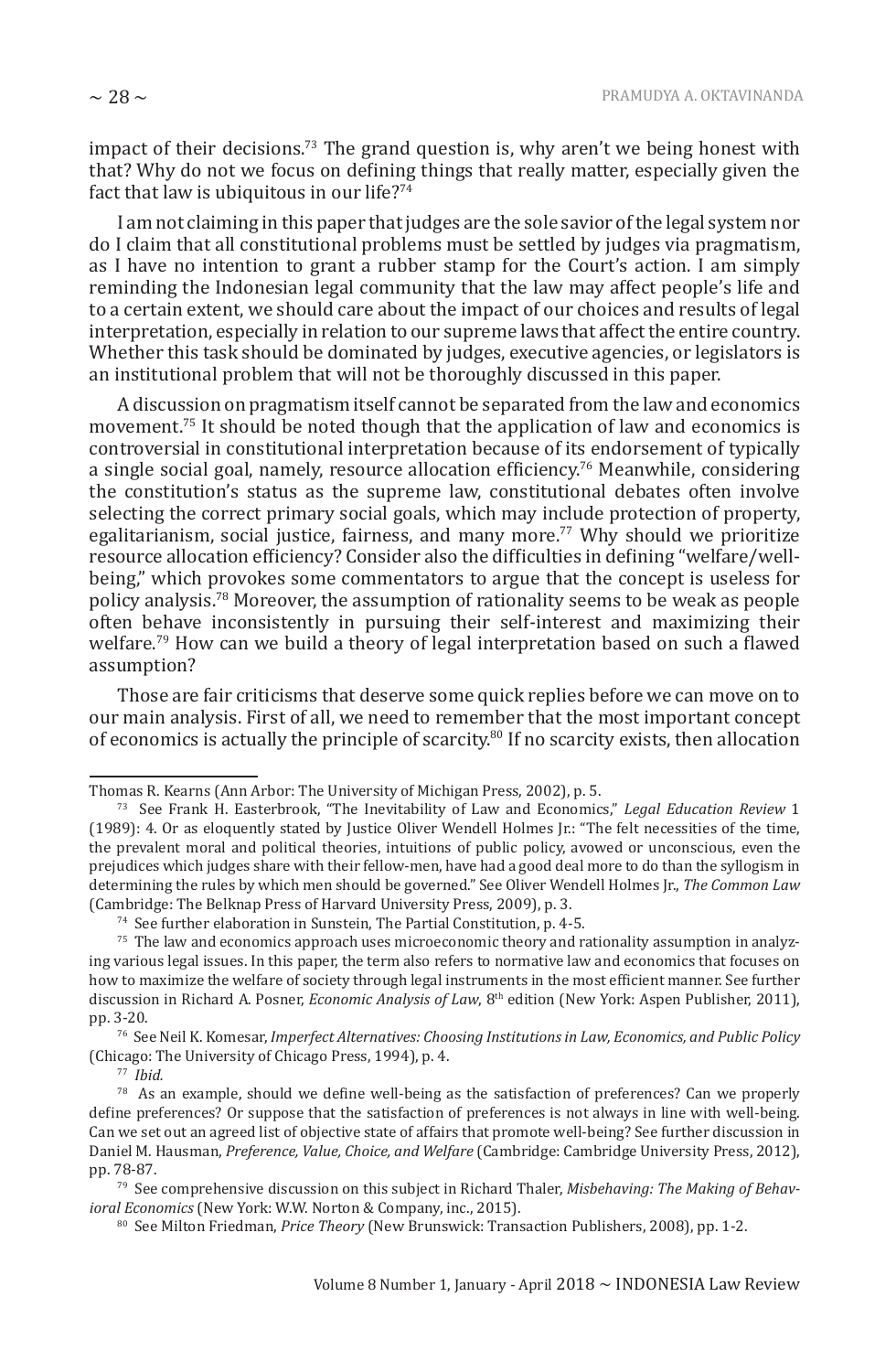is not needed. Law would be useless, and life will most likely be boring.<sup>81</sup> But scarcity exists, its power is absolute, and we need to cope with it in pursuing our end goals, including choosing the social goals to be pursued among many available goals.

Second, well-being is perhaps difficult to define, $82$  but this is not its exclusive problem because other morality principles also face the same problem. Michael Sandel, to name one, criticizes the welfare maximization principle for making justice and rights as mere calculation and not principle, and offers "justice as the common good" as a better principle, focusing on defining the meaning of a good life beyond utility and the rights of freedom.<sup>83</sup> But what is the common good anyway? What are its fundamental differences with the all-encompassing definition of well-being discussed by Steven Shavell and Louis Kaplow in their seminal book, *Fairness versus Welfare*? 84 Moreover, pursuing the common good is not free; it will involve costs and may affect the well-being of the people.<sup>85</sup> How do we decide the extent to which we will sacrifice well-being against the so-called common good?

This brings us to the rights-based approach. Why don't we favor this over the welfare maximization principle? Eric Posner argues that given the vast list of rights (and the generality of those rights) plus the differences of conditions and needs among many countries (which lead to inconsistent implementations), the rightsbased approach has failed to improve the well-being of the societies that need it the most. $^{86}$  This idea does not mean that human rights are not important in the calculation of well-being. It simply means that focusing too much on rights might cause us to miss the important aspect of well-being, which further means that we need to conduct a proper cost–benefit analysis (**CBA**) in analyzing the priority of our social goals, which is essentially a program of law and economics.<sup>87</sup>

Last but not least, on irrationality, Gary Becker eloquently shows that in the presence of scarcity, even the most irrational person must yield because he could not maintain a choice that was no longer within his opportunity set, forcing him to act "rationally."<sup>88</sup> A recent empirical paper also supports this idea, that is, in circumstances

<sup>&</sup>lt;sup>81</sup> See Easterbrook, "The Inevitability of Law and Economics," p. 3.

 $82$  Well-being might be difficult to define, but considerable work has been done to provide a compelling definition of well-being, and this cannot be easily dismissed. See further discussion in Matthew D. Adler, *Well-Being and Fair Distribution* (New York: Oxford University Press, 2012), pp. 155-236.

<sup>83</sup> See Michael Sandel, *Justice: What's The Right Thing to Do* (New York: Farrar, Straus and Giroux, 2010), pp. 260-261.

<sup>84</sup> See Louis Kaplow and Steven Shavell, *Fairness versus Welfare* (Cambridge: Harvard University Press, 2002), pp. 465-466.

<sup>85</sup> Just like pursuing fairness can also cost people's well-being. *Ibid.*

<sup>86</sup> See the more comprehensive discussion in Eric A. Posner, *The Twilight of Human Rights Law* (Oxford: Oxford University Press, 2014), pp. 137-148.

<sup>&</sup>lt;sup>87</sup> In this paper, the term "CBA" refers to conceptual CBA, namely, the idea that CBA can function as a disciplined framework for specifying baselines and alternatives, for ensuring that the costs and benefits of a rule are considered, and for encouraging reliance on evidence rather than solely on intuitive judgment. See John C. Coates IV, "Cost-Benefit Analysis of Financial Regulation: Case Studies and Implications," *The Yale Law Journal* 124 (2015): 893. As for quantifying the CBA, I am still agnostic between choosing monetary-based CBA and happiness-based CBA. I believe that both can be useful depending on the issues at hand. For further discussion on monetary-based CBA as a welfare-maximizing decision procedure, see Matthew D. Adler and Erick A. Posner, *New Foundations of Cost-Benefit Analysis* (Cambridge: Harvard University Press, 2006), pp. 62-100. For further discussion on happiness-based CBA, see John Bronsteen, Christopher Buccafusco, and Jonathan S. Masur, *Happiness & the Law* (Chicago: The University of Chicago Press, 2015), pp. 27-58.

<sup>88</sup> See Gary Becker, "Irrational Behavior and Economic Theory," *The Journal of Political Economy* 70,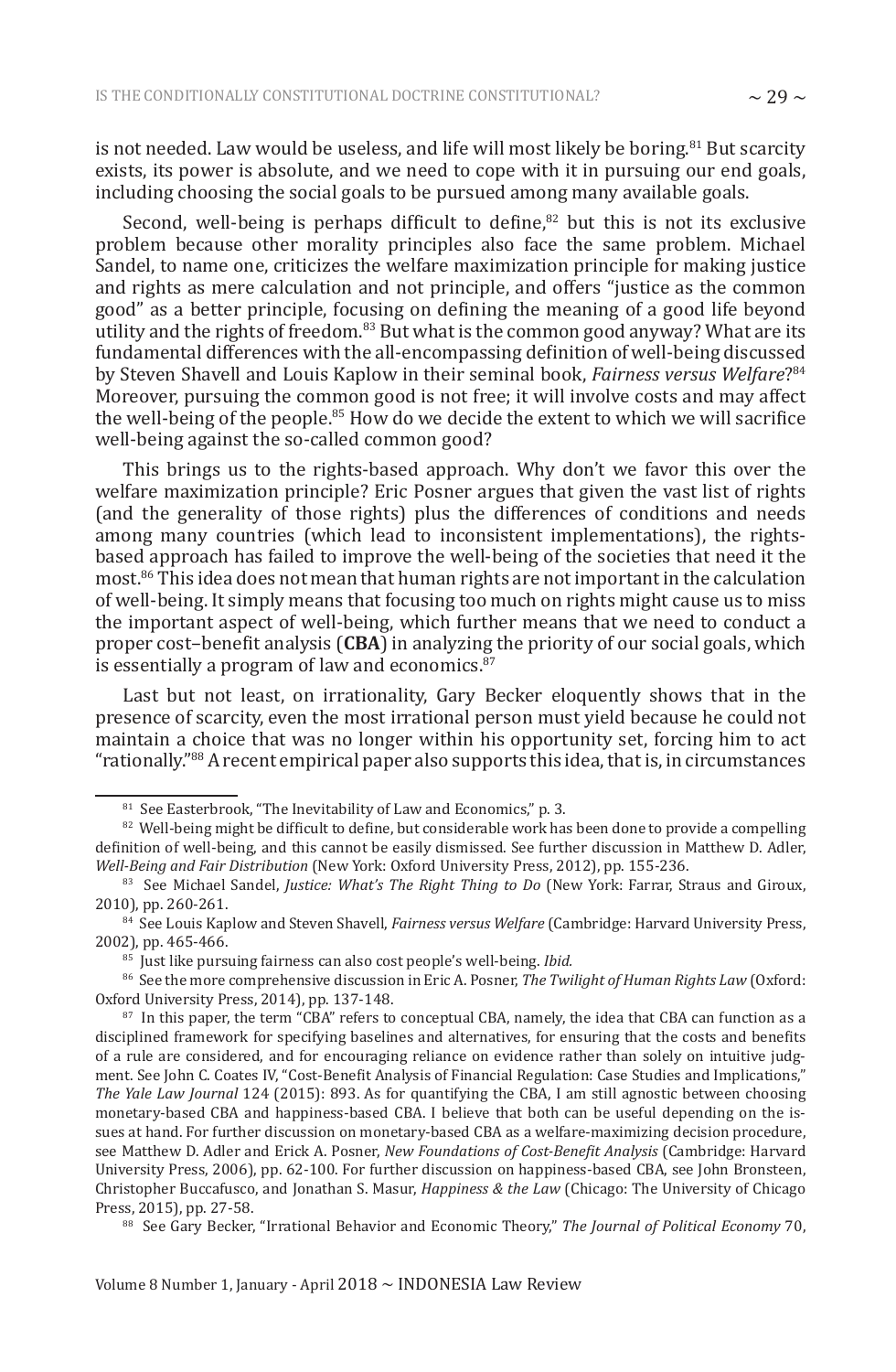that require valuation of items whose worth is vague, scarcity leads people to rely on relatively consistent, internally generated standards.<sup>89</sup> As we move further, we will see why scarcity (usually in the form of budget constraint) really matters in formulating laws and ultimately in interpreting those laws.

By utilizing pragmatism, focusing on the ends rather than means and implementing CBA, we can quickly analyze several major issues with the reasoning made by the Court to defend the use of the conditionally constitutional doctrine, especially because we know that most of the reasons stated by the Court were not explicitly discussed in the text of the 1945 Constitution and the Court itself has acknowledged in certain instances that it acted pragmatically. First, a highly doubtful notion—if not entirely wrong—is that the fact that the Court can only choose between two alternatives of ruling actually prevents the Court from reviewing the constitutionality of a statute. The Court can of course still review the constitutionality of such statute even if the Court has only these two options because the options are related only to the available forms of ruling and not the Court's authority to review the statute.

Second, the idea that the Court should fill any legal gap caused by the unconstitutionality of a statute seems to be stretched too far. While it is true that legislators often take a long time to enact new laws (for example, at least three years passed from when the Court used the conditionally constitutional doctrine in its official ruling in 2008 before the DPR issued Law 8/2011, while the Court took only three months to deem the Law's provision unconstitutional), it does not necessarily mean that the Court suddenly has a new task to support the DPR's role. As briefly argued above, by using its authority to declare that a statute is unconstitutional, the Court can actually impose higher discipline on DPR and the president in drafting and designing the statutes. Why? Because given the costs of making new statutes and the risks associated with the unconstitutionality of the statutes, the DPR and President would have more incentives to ensure that the statutes are acceptable by the Court.

By creating new legal norms without proper differentiation and reasoning, the Court provides unwarranted incentives to various petitioners to bring claims to the Court for changing the meaning of the statutes instead of fighting their interests through the political institution, confusing the role of the Court and DPR. In the dissenting opinion to the Court's 2008 decision, H.A.S Natabaya, I Dewa Gede Palguna, and Moh. Mahfud MD argued that creating new legal norms through the conditionally constitutional doctrine is not in line with the authority of the Court as a negative legislator because the creation of new legal norms is the main task of DPR.<sup>90</sup> Furthermore, because the Court's decision is final and binding, once the Court agrees to add new legal norms, the Court will not be able to reject similar motions in the future.<sup>91</sup> Consequently, not only the Court will turn into a positive legislator, but it could also turn into a political institution instead of a judicial institution.<sup>92</sup>

no. 1 (1962): 12.

<sup>89</sup> See Anuj K. Shah, Eldar Shafir, and Sendhil Mullainathan, "Scarcity Frames Value," *Psychological Science* 26, no. 4 (2015): 409. It should also be noted that scarcity can at the same time tax the mind and cause people to follow decisions that are detrimental to their well-being. See further discussion in Sendhil Mullainathan and Eldar Shafir, *Scarcity: The New Science of Having Less and How It Defines Our Lives* (New York: Picador, 2013), pp. 39-66.

<sup>90</sup> Mahkamah Konstitusi, "Putusan Perkara Nomor No. 10/PUU-VI/2008." p. 222.

<sup>&</sup>lt;sup>91</sup> *Ibid.*, Indeed, in line with this reasoning, although Moh. Mahfud MD was among the dissenting judges in the 2008 ruling, when he later became the Chief Justice of the Court, he was among those who ruled unanimously to effectively allow the use of the conditionally constitutional doctrine in 2011.

<sup>92</sup> *Ibid.*, at 233.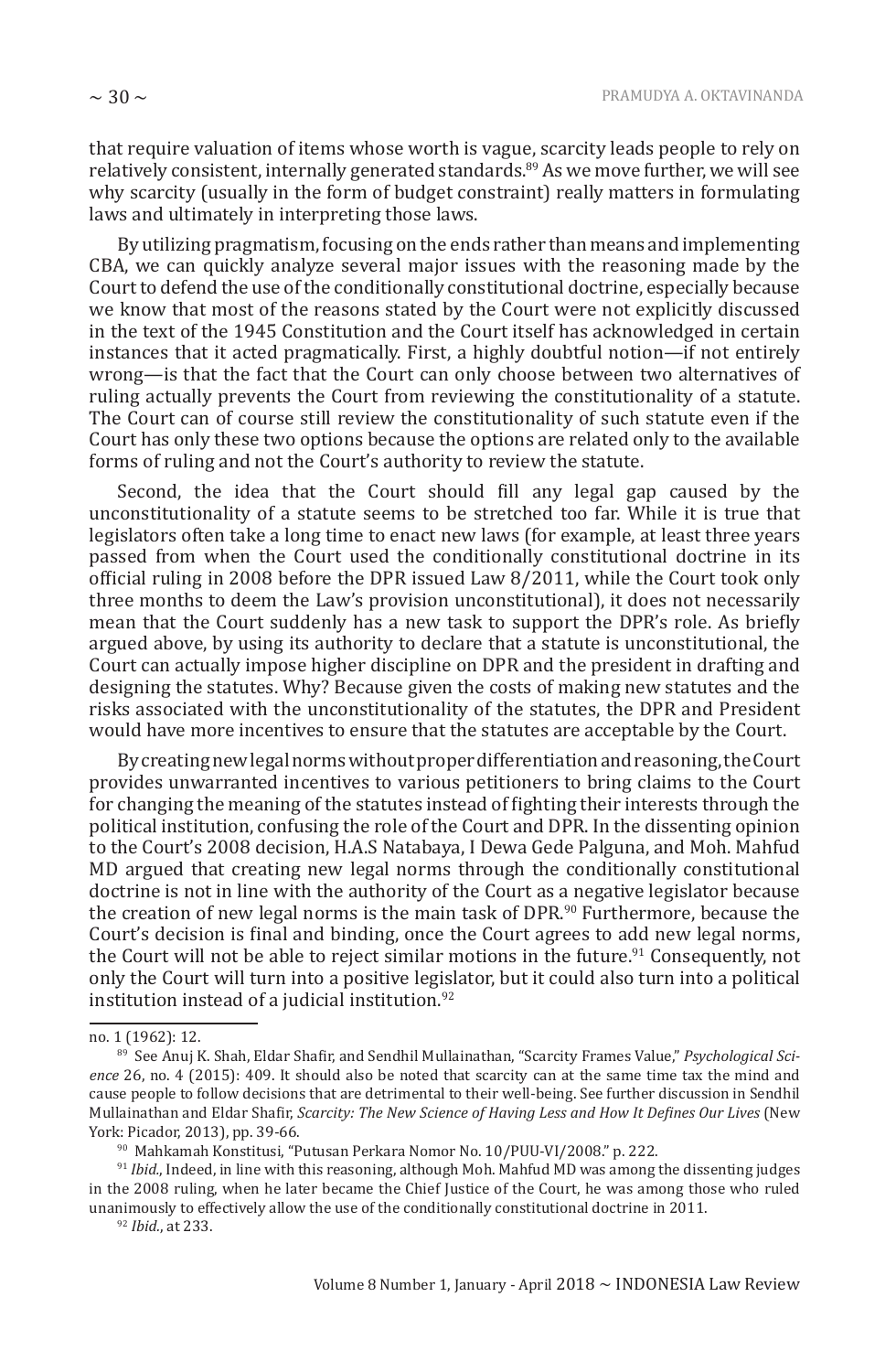If the Court seriously believes that preserving the constitutionality of a statute's provision would be better than destroying it, then does any guarantee exists that the Court will yield a better result by preserving such provision? If the justices have only two extreme alternatives, namely, declaring the statute to be constitutional or unconstitutional, then it is true that cases may exist where choosing one of the extreme options will be highly problematic. As an example, if the Court declares a statute to be wholly unconstitutional, then it will cause extreme hurdles to legal enforcement, whereas if the Court declares that the statute is fully constitutional, then the Court is unable to fix the underlying constitutional problem of the statute. What should the justices do in such a case, taking into account that each option will impose costs to society?

In theory, even if the justices have only those two extreme options, the justices can still conduct CBA. If the overall costs of maintaining the constitutionality of the statute are higher than the overall costs of declaring such statute to be unconstitutional, then the justices should eventually choose to declare such statute unconstitutional, or vice versa. In our above example, if the costs to the society due to hurdles in the legal enforcement are 100 while the society's costs of not fixing the inherent constitutional problem in the statute are 50, then the justices should choose to maintain the statute as it is. Opening the possibility for the Court to decide in a different manner, namely, reading the statute in a different way, might change the above costs and benefits calculation. However, one thing is certain: no guarantee exists that the new alternative will reduce costs and produce more benefits compared with the other two extreme options.

The next question is, can we then trust the Court to make the alternative reading? Again, this question cannot be answered with political or classical theory of legal interpretation. It is essentially a question of CBA and institutional capacity that requires further empirical study.<sup>93</sup> Some examples of issues to be followed up to assess the capacity of the justices are the following:

- i) Do the justices satisfy the technical requirements in analyzing the case or at least use the service of experts who are qualified for such a case?
- ii) Do we have a proper conflict system to ensure that no conflict of interest will occur when the justices handle the case?
- iii) Does the ruling improve the well-being of the petitioners and any other citizens who are impacted by such ruling?
- iv) Are the justices consistent in applying their analysis? Do they have any biases?
- v) Are the rulings being effectively implemented by other political, government, and judicial branches? If yes, to what extent? If no, why? What are the impacts?

The same is applicable to the overall legal system. We establish certain rules for our government officials to perform their respective roles. The rules might not be perfect, but as long as the roles are generally being applied in a sound manner with minimum disruption to the society, we will stick with such rule. Analysis can be performed on whether the rule maximizes the welfare of the society, and improvements can always be recommended. But to do so, we must appreciate the fact that the most important analyses to be used would be economic analysis and CBA.

<sup>93</sup> As a good starting point to understand the issue of institutional capacity and its effect on legal interpretation, see Cass R. Sunstein and Adrian Vermeule, "Interpretation and Institutions," *Michigan Law Review* 101 (2002-2003): 885-951.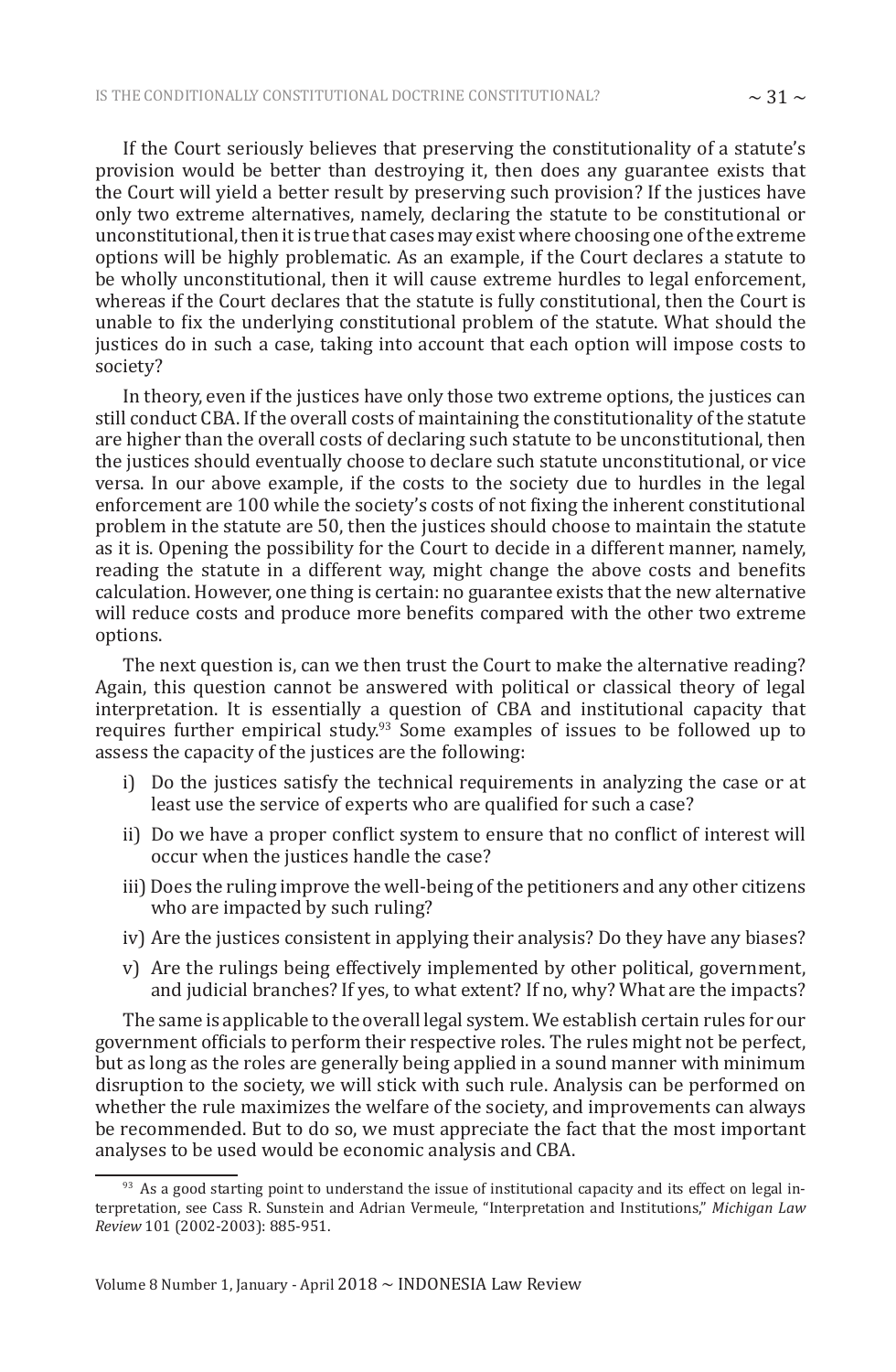Classical and doctrinal analyses are limited in a sense that at the fundamental level, the source of their validity is mainly derived from head counting, namely, how many judges actually comply with such doctrine. As for political analysis, an issue that is also unclear is why we should use one approach instead of another approach. For example, why do judges need to put more weight on the supremacy of the legislators' authority in issuing statutes? Because legislators are democratically elected? Why do we need to do that when we know that legislators are rational actors whose action may or may not conform to the public interest? Is it because justices are unelected officials? But what if the unelected officials have better knowledge and abilities than the legislators? Should we still follow the legislators' enacted statute? The list can go on and on.

Take for example the third argument from the Court to support the use of the conditionally constitutional doctrine, namely, that it is in line with the justices' duty to adhere to the public's living values of law and justice (which would conform to typical doctrinal/political approach). First, this duty is not written in the 1945 Constitution. Rather, it is written in the statute relating to the Indonesian Supreme Court and its system of lower courts. Second, suppose we take for granted that such a "moral" duty exists for the justices of the Court. The statement itself is too vague to provide any meaningful analysis on the relationship between such duty and the existence of the conditionally constitutional doctrine. One can always argue otherwise that such duty can be implemented by focusing only on the two permissible forms of rulings as initially stipulated in Law 8/2011. Why? Because the standard is not clear and can be easily abused to basically support anything that we want. Let us be honest. Who has the capacity to determine the living values of Indonesian citizens? It is similar to the problem faced by textualism when we try to determine the meaning of interpretive community.

Despite the above problems surrounding the conditionally constitutional doctrine, I doubt that it can be resolved by another statute. Given that the Court holds absolute authority on defining the meaning of judicial review, unless we amend the 1945 Constitution, the Court can always declare that any prohibition to such doctrine in a statute is unconstitutional even if no reasonable basis exists to maintain the doctrine. From the economics perspective, this is the logical consequence of granting such authority to the Court. If you have absolute authority to decide cases involving yourself, then instead of recusing yourself from the case, you would have all the incentives in this world to ensure that the case will always be in your favor.<sup>94</sup> In such case, does it mean that the Court will turn into an abusive institution?

While it is true that nothing prevents the Court from using the doctrine at the moment and the Court can claim its absolute authority over the judicial review process, the Court should realize that it does not have any clear enforcement mechanism. In practice, members of each political branch can read the 1945 Constitution's texts and interpret the meaning by themselves, yet their understanding might differ from the Court's understanding, and they might not always comply with the Court's interpretation.<sup>95</sup> In other words, friction could happen. In fact, it already happens among

<sup>&</sup>lt;sup>94</sup> Jimly Asshiddiqie warned us about this issue back in 2003 when he recommended more expansive provisions relating to the Court in the 1945 Constitution instead of having those provisions in a statute because the Court can always review such statute and make changes to it. See Asshiddiqie, Konsolidasi Naskah UUD 1945, p. 59.

<sup>&</sup>lt;sup>95</sup> For a comparison of this issue in the US, see further discussion on the limit of judicial supremacy in Mark Tushnet, "Marbury v. Madison and the Theory of Judicial Supremacy," in *Great Cases in Constitutional*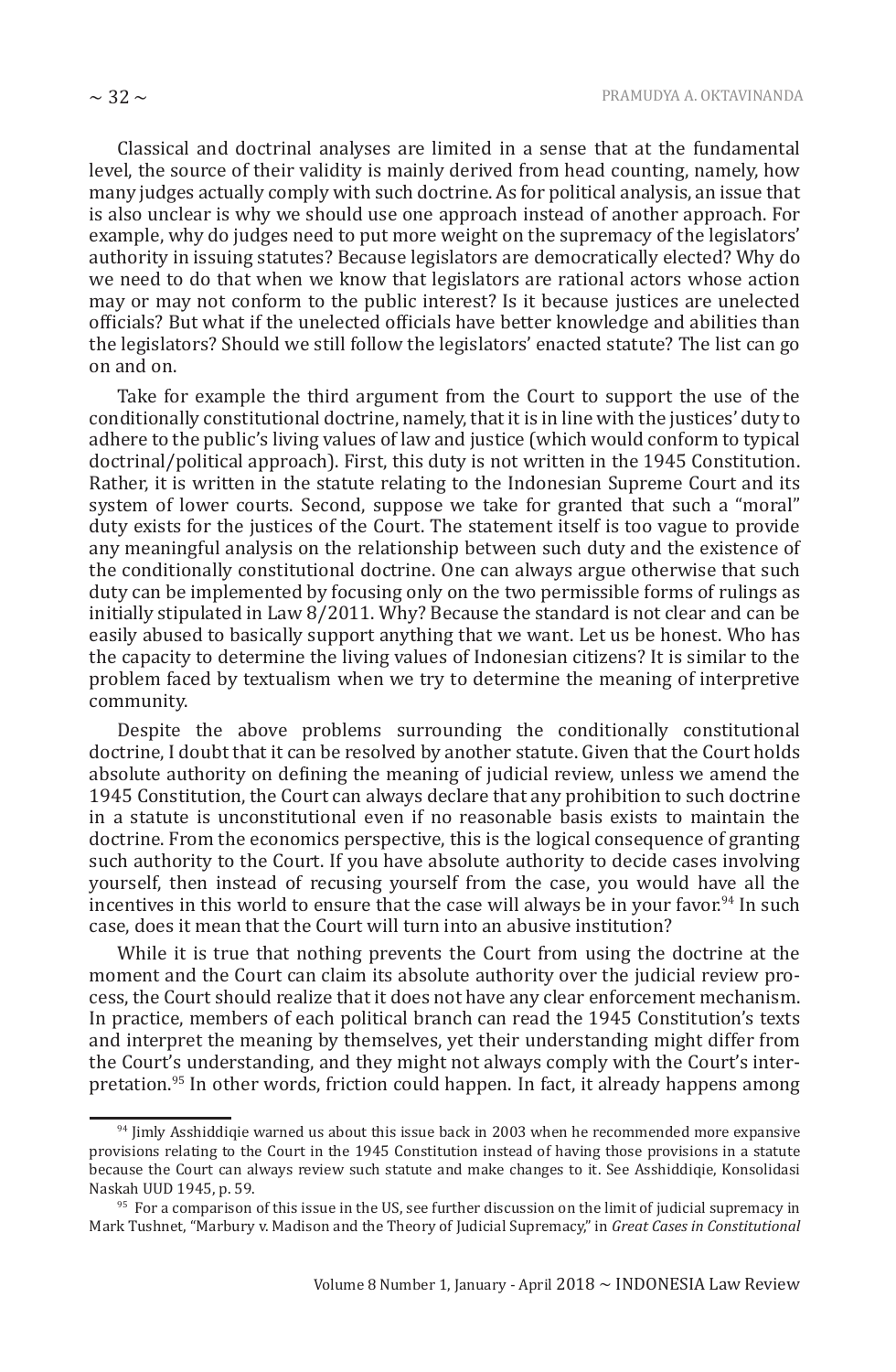our government and judicial institutions. If the Court continues to use a controversial doctrine and the doctrine is not acknowledged by other government branches, then we would end up in legal chaos with no clear directions on what to follow. If that truly happens, then the Court's argument that it has a duty to fill any legal gap would not make any sense because in the end, the conditionally constitutional doctrine only adds unnecessary problems instead of solving problems and might actually defeat the entire purpose of having the doctrine in the first place. Whether the balance among the political, government, and judicial institutions in Indonesia would eventually limit the Court in exercising the conditionally constitutional doctrine is still questionable and is subject to further research.

## **III. CONCLUSION**

Based on the Indonesian experience, analyzing the conditionally constitutional doctrine on the basis of political doctrine or classical theories of legal interpretation brings us nowhere. The provisions of the 1945 Constitution are too minimalist to allow us to establish proper reasoning to support or prevent the use of the doctrine. Moreover, given its current authority, unless we amend the 1945 Constitution, the Court can always make excuses in shaping its decision and the doctrine might be used to support various opposing ideas, depending on the creativity of its users.

This situation does not mean that the doctrine is completely problematic. It is too soon to determine that. It simply means that in analyzing the doctrine, we need to be pragmatic, and we need to pay attention to the doctrine's effects and how it is actually used in practice. This would require us to perform a proper CBA and analyze the whole set of data relating to the Court's decisions that use the conditionally constitutional doctrine. While I acknowledge that CBA can yield wrong results, at least it is testable, refutable, and can be constantly improved. Hopefully, this direction could lead to a new, exciting field of research for Indonesian legal researchers.

## **Acknowledgement**

I would like to thank Muhammad Tanziel Aziezi, SH from the Indonesian Institute for Independent Judiciary (LeiP) for providing useful research materials related to the decisions of the Constitutional Court.

*Law,* ed. Robert P. George (Princeton: Princeton University Press, 2000), pp. 18-25. For a historical discussion of cases where conflicts of interpretation occur between the US Supreme Court and other government branches, see Robert A. Burt, *The Constitution in Conflict* (Cambridge: Harvard University Press, 1992), pp. 143-154. For an introduction on how other political branches interpret the Constitution, see David P. Currie, "Prolegomena for a Sampler: Extrajudicial Interpretation of the Constitution, 1789-1861," in *Congress and the Constitution*, ed. Neil Devins and Keith E. Whittington (Durham: Duke University Press, 2005), pp. 18-38.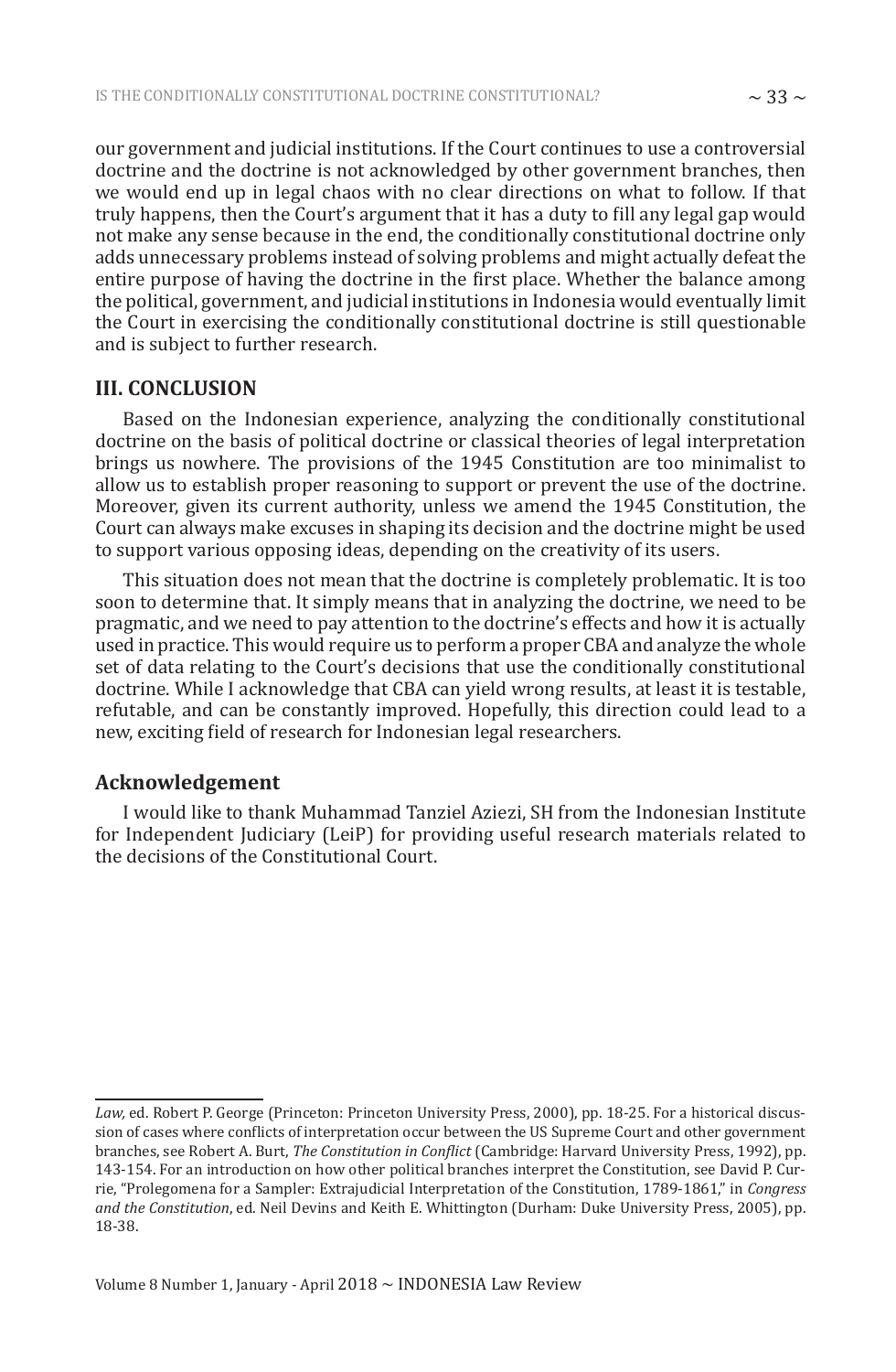# **Bibliography**

## **Legal Documents**

Mahkamah Konstitusi. "Putusan Perkara Nomor 003/PUU-III/2005."

———. "Putusan Perkara Nomor No. 14-17/PUU-V/2007."

- ———. "Putusan Perkara Nomor No. 10/PUU-VI/2008."
- ———. "Putusan Perkara Nomor No. 48/PUU-IX/2011."
- Indonesia. *Undang-Undang tentang Mahkamah Konstitusi (Law on the Constitutional Court)*. UU No. 24 Tahun 2003, LN No. 98 Tahun 2003, TLN No. 4316 (Law No. 24 of 2003, SG No. 98 of 2003).

———. *Undang-Undang tentang Perubahan atas Undang-Undang Nomor 24 Tahun 2003 tentang Mahkamah Konstitusi (Law amending Law No. 24 of 2003 on the Constitutional Court)*. UU No. 8 Tahun 2011, LN No. 70 Tahun 2011, TLN No. 5226 (Law No. 8 of 2011, SG No. 70 of 2011).

## **Books**

- Adler, Matthew D. *Well-Being and Fair Distribution.* New York: Oxford University Press, 2012.
- Adler, Matthew D. and Erick A. Posner. *New Foundations of Cost-Benefit Analysis.*  Cambridge: Harvard University Press, 2006.
- Alexy, Robert. *A Theory of Legal Argumentation: The Theory of Rational Discourse as Theory of Legal Justification*. Translated by Ruth Adler and Neil MacCormick. Oxford: Oxford University Press, 2011.
- Asshiddiqie, Jimly. *Konsolidasi Naskah UUD 1945 Setelah Perubahan Keempat*. Jakarta: Yarsif Watampone, 2003.
- Barak, Aharon. *Purposive Interpretation in Law*. New Jersey: Princeton University Press, 2005.
- Bronsteen, John, Christopher Buccafusco, and Jonathan S. Masur. *Happiness & the Law.*  Chicago: The University of Chicago Press, 2015.
- Burt, Robert A. *The Constitution in Conflict.* Cambridge: Harvard University Press, 1992.
- Chomsky, Carol. "The Story of *Holy Trinity Church v. United States*: Spirit and History in Statutory Interpretation." In *Statutory Interpretation Stories*, edited by William N. Eskridge, Jr., Phillip P. Frickey and Elizabeth Garret. New York: Foundation Press, 2011. 2-35.
- Currie, David P. "Prolegomena for a Sampler: Extrajudicial Interpretation of the Constitution, 1789-1861." In *Congress and the Constitution*, edited by Neil Devins and Keith E. Whittington. Durham: Duke University Press, 2005. 18-38.

Friedman, Milton. *Price Theory*. New Brunswick: Transaction Publishers, 2008.

- Greenawalt, Kent. *Legal Interpretation: Perspectives from Other Disciplines and Private Texts*. Oxford: Oxford University Press, 2010.
- Hart, H.L.A. *The Concept of Law*. 3rd ed. Oxford: Oxford University Press, 2012.
- Holmes Jr., Oliver Wendell. *The Common Law*. Cambridge: The Belknap Press of Harvard University Press, 2009.
- Kaplow, Louis and Steven Shavell. *Fairness versus Welfare.* Cambridge: Harvard University Press, 2002.
- Kennedy, Duncan. *A Critique of Adjudication*. Cambridge: Harvard University Press, 1997.
- Komesar, Neil K. *Imperfect Alternatives: Choosing Institutions in Law, Economics, and*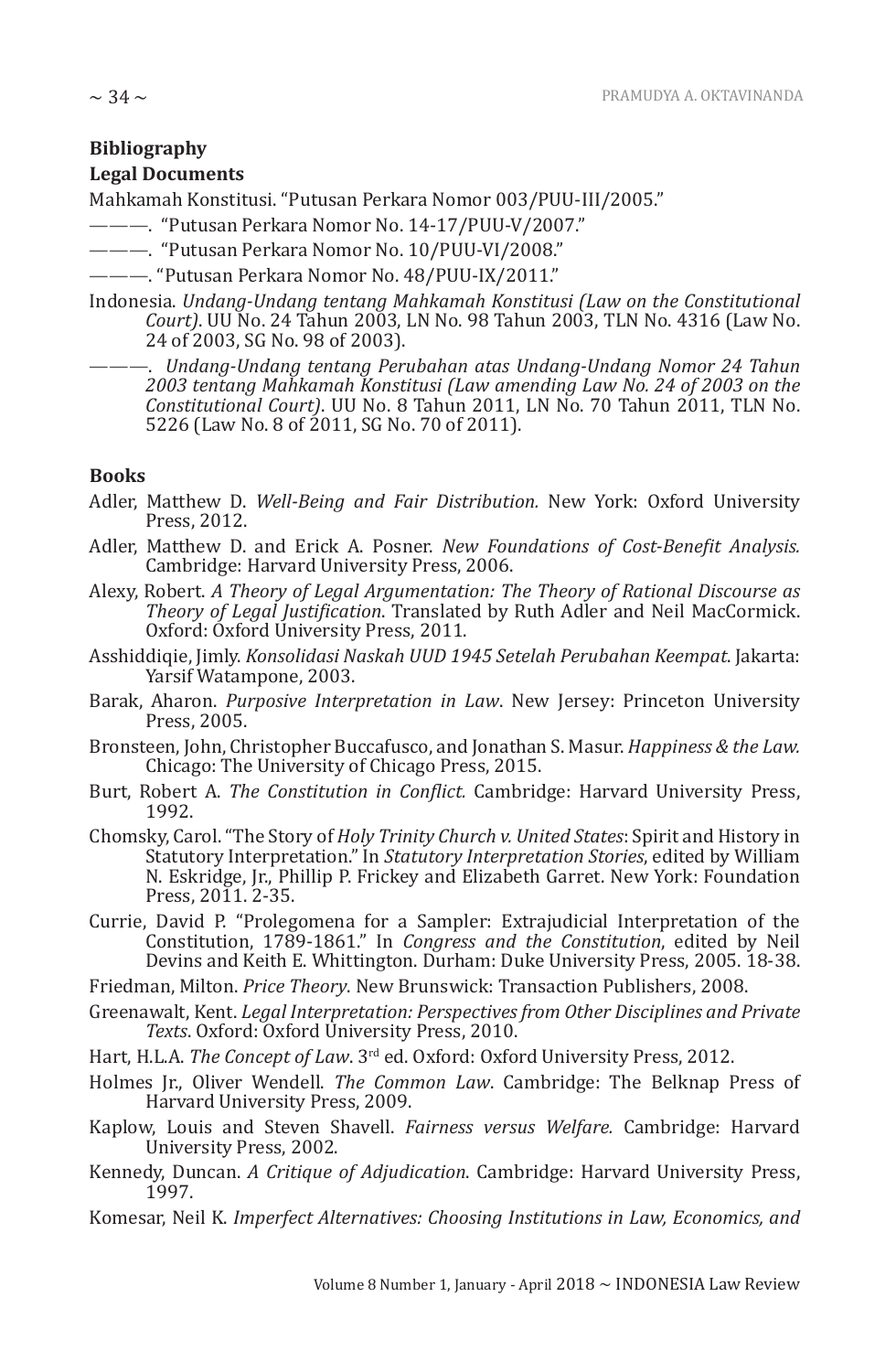*Public Policy*. Chicago: The University of Chicago Press, 1994.

- Kripke, Saul. *Wittgenstein on Rules and Private Language*. Cambridge: Harvard University Press, 1982.
- Lamb, Brian, Susan Swain, and Mark Farkas, ed. *The Supreme Court: A C-Span Book Featuring the Justices in Their Own Words*. Philadelphia: Public Affairs, 2010.
- Marmor, Andrei. "Can the Law Imply More Than It Says? On Some Pragmatic Aspects of Strategic Speech." In *Philosophical Foundations of Language in the Law*, edited by Andrei Marmor and Scott Soames. Oxford: Oxford University Press, 2013. 83-104.
- Mikva, Abner J. and Eric Lane. *An Introduction to Statutory Interpretation and Legislative Process*. New York: Aspen Publishers, 1997.
- Mullainathan, Sendhil and Eldar Shafir. *Scarcity: The New Science of Having Less and How It Defines Our Lives*. New York: Picador, 2013.
- Posner, Eric A. *The Twilight of Human Rights Law.* Oxford: Oxford University Press, 2014.
- Posner, Richard A. *Economic Analysis of Law*. 8th ed. New York: Aspen Publishers, 2011. ———. *Overcoming Law*. Cambridge: Harvard University Press, 1995.
- Raphael, Ray. *Constitutional Myths: What We Get Wrong and How to Get It Right.* New York: New Press, 2013.
- Sarat, Austin and Thomas R. Kearns. "Writing History and Registering Memory in Legal Decisions and Legal Practices: An Introduction." In *History, Memory, and the Law*, edited by Austin Sarat and Thomas R. Kearns. Ann Arbor: The University of Michigan Press, 2002. 1-24.
- Scalia, Antonin and Bryan A. Garner. *Reading Law: The Interpretation of Legal Texts*. St. Paul: Thomson/West, 2012.
- Sunstein, Cass R. *The Partial Constitution*. Cambridge: Harvard University Press, 1994.
- Thaler, Richard. *Misbehaving: The Making of Behavioral Economics.* New York: W.W. Norton & Company, inc., 2015.
- Tushnet, Mark. "*Marbury v. Madison* and the Theory of Judicial Supremacy." In *Great Cases in Constitutional Law*, edited by Robert P. George. Princeton: Princeton University Press, 2000. 17-54.
- Vermeule, Adrian. *Judging Under Uncertainty: An Institutional Theory of Legal Interpretation*. Cambridge: Harvard University Press, 2006.

### **Articles**

- Amar, Akhil Reed. "Intratextualism." *Harvard Law Review* 112 no. 4 (1998-1999): 747- 827.
- Barnett, Randy E. "Interpretation and Construction." *Harvard Journal of Law and Public Policy* 34 (2011): 65-72
- Becker, Gary. "Irrational Behavior and Economic Theory." *The Journal of Political Economy* 70, no. 1 (1962): 1-13.
- Burke, David M. "The "Presumption of Constitutionality" Doctrine and the Rehnquist Court: A Lethal Combination for Individual Liberty." *Harvard Journal of Law & Public Policy* 18 (1994-1995): 73-173.
- Coates IV, John C. "Cost-Benefit Analysis of Financial Regulation: Case Studies and Implications." *The Yale Law Journal* 124 (2015): 1011.
- Easterbrook, Frank H. "Do Liberals and Conservatives Differ in Judicial Activism?" *University of Colorado Law Review* 73 (2002): 1401-1416.